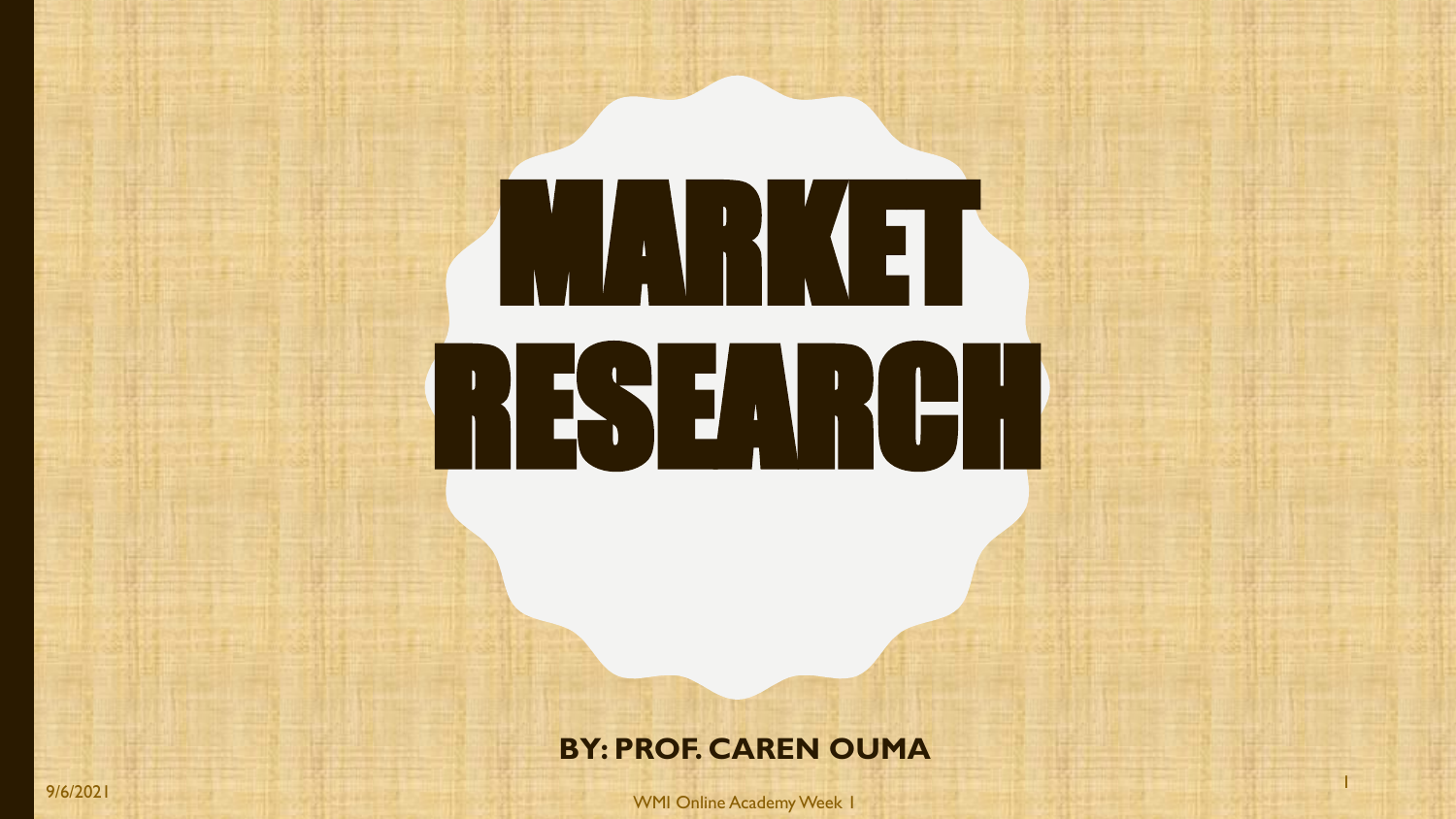# MARKETING VS MARKET RESEARCH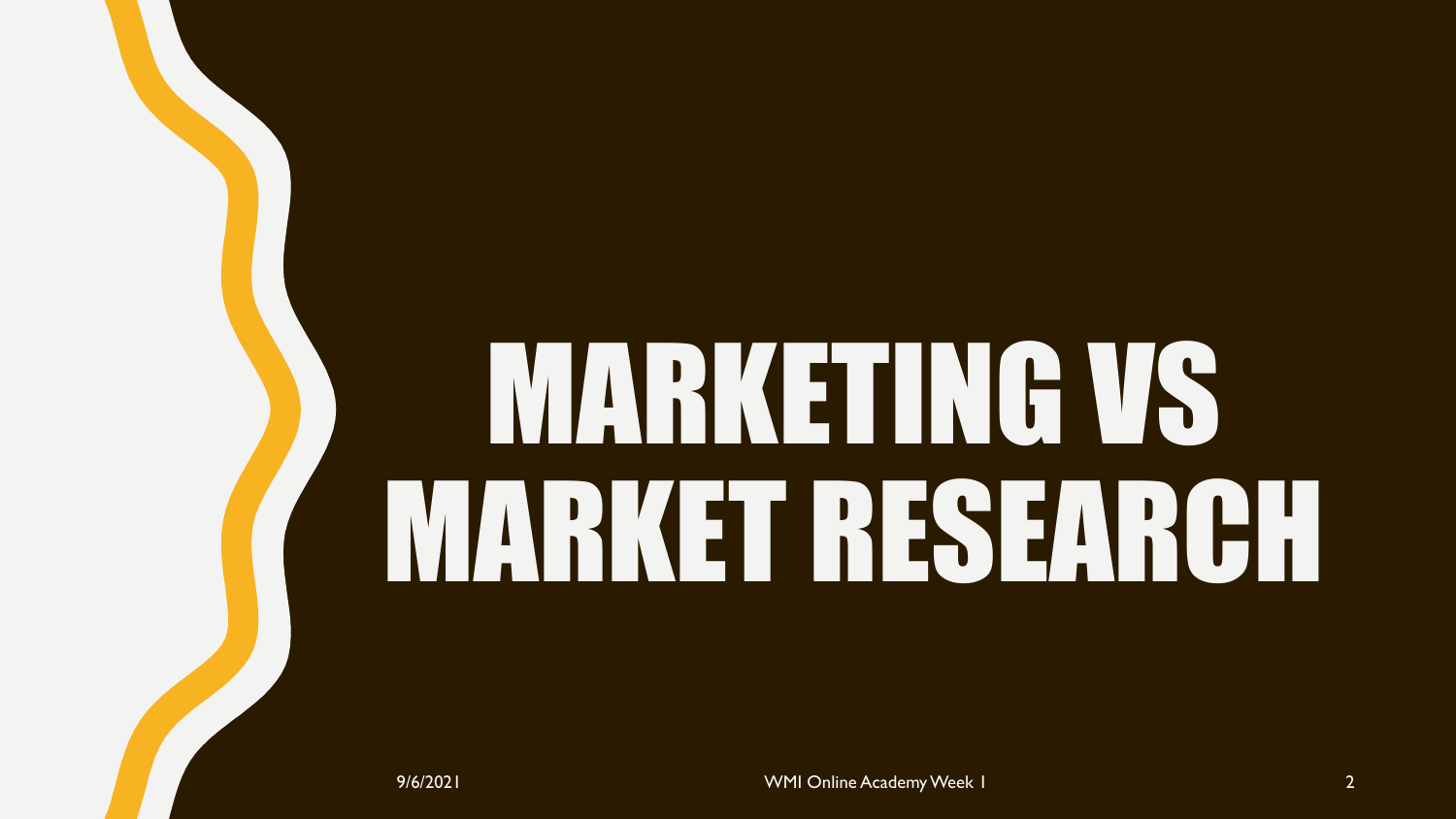

•Marketing research is the systematic gathering, recording and analyzing of data about problems relating to the marketing of goods and services.

•Market research is the systematic gathering, recording and analyzing of data about your target market (Who are your target market for your business-goods and services?)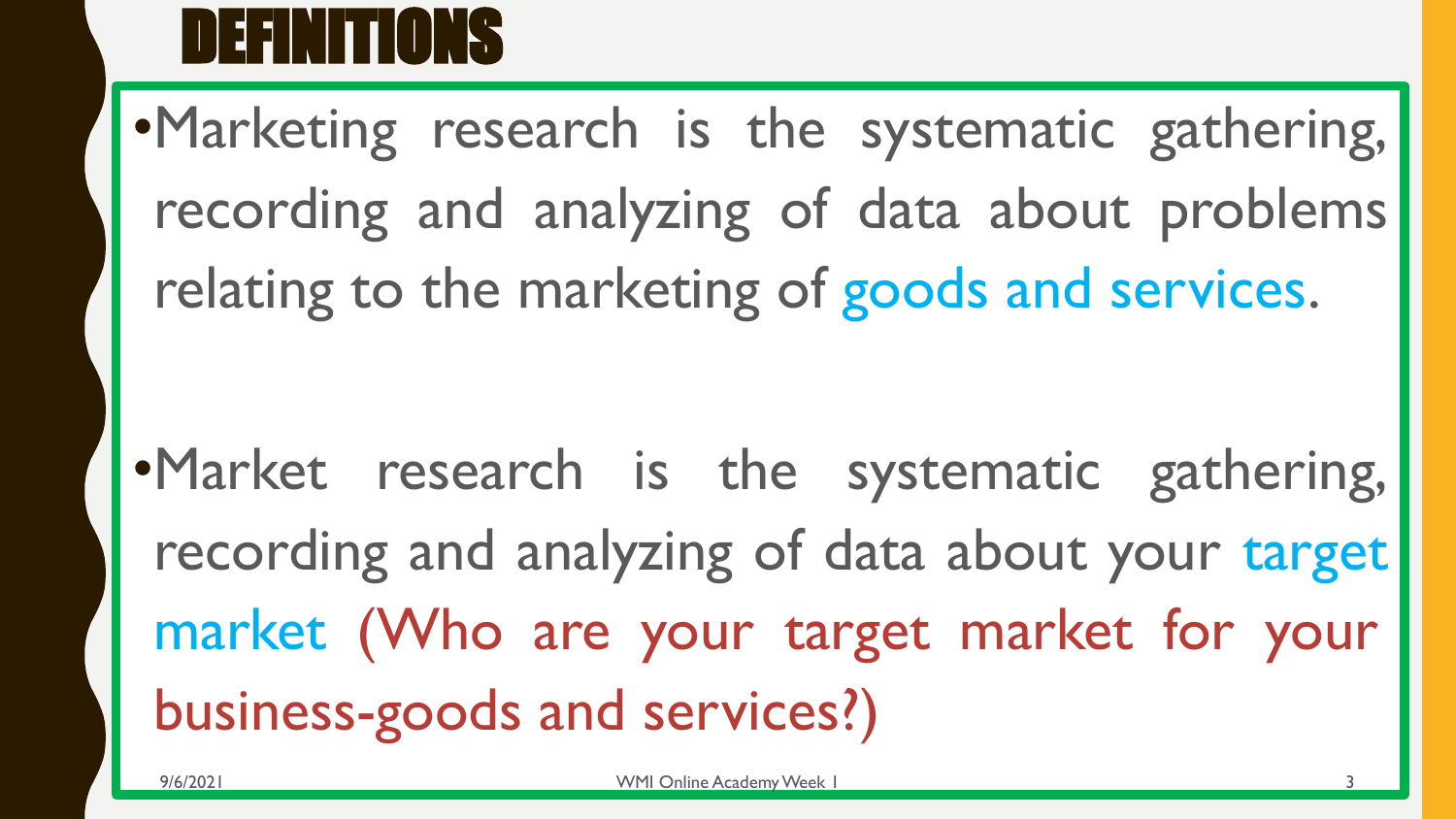## QUESTIONS EVERY ENTERPRENEUR SHOULD ASK

- •Every business owner must ask the following questions to devise effective marketing strategies:
	- ▪Who are my customers and potential customers?
	- ▪What kind of people are they?
	- ▪Where do they live?



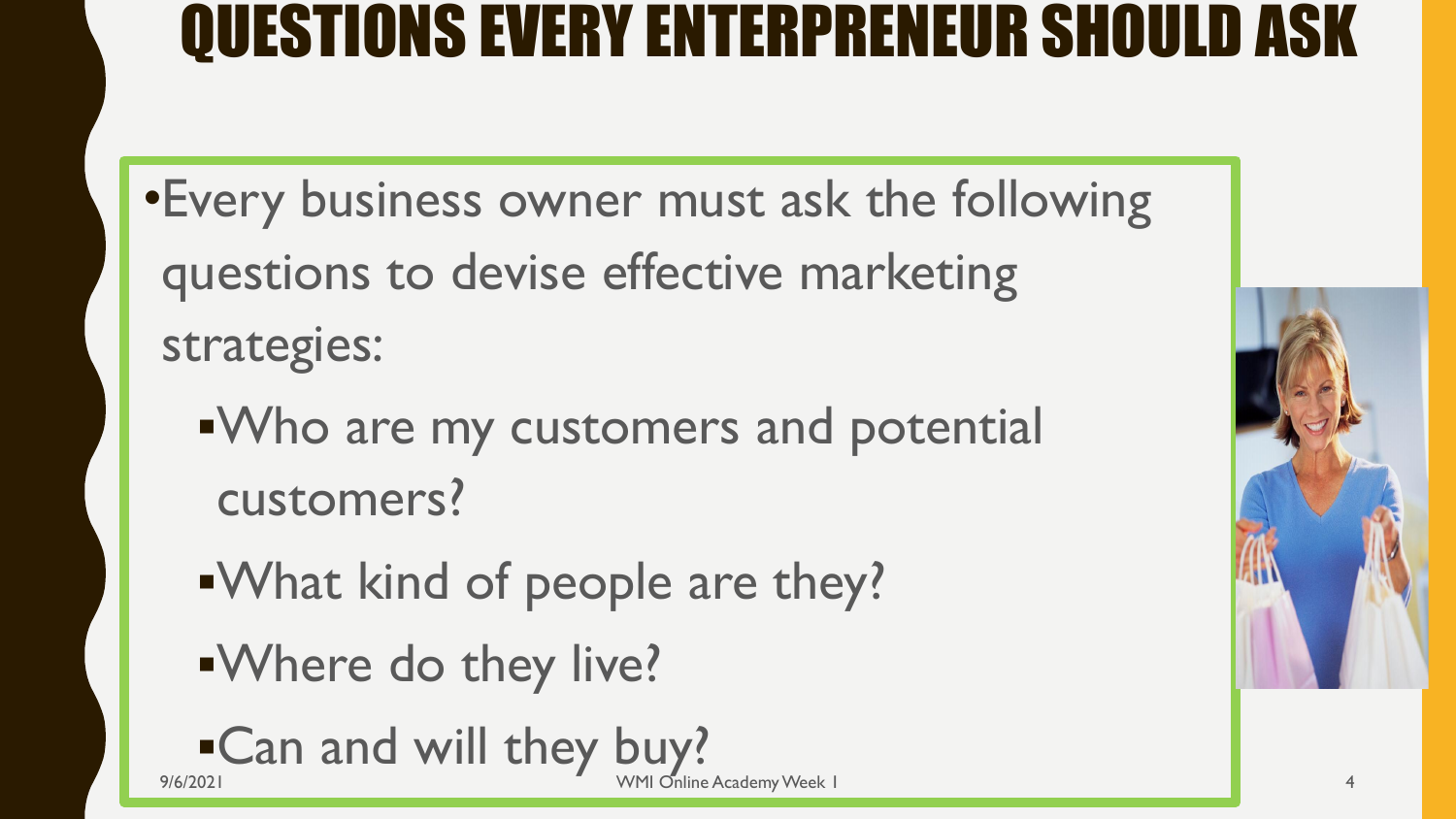# QUESTIONS EVERY ENTERPRENEUR SHOULD ASK…

- –Am I offering the kinds of goods or services they want at the best place, at the best time and in the right amounts?
- –Are my prices consistent with what buyers view as the product's value?
- –Are my promotional programs working?
- –What do customers think of my business?
- –How does my business compare with my competitors?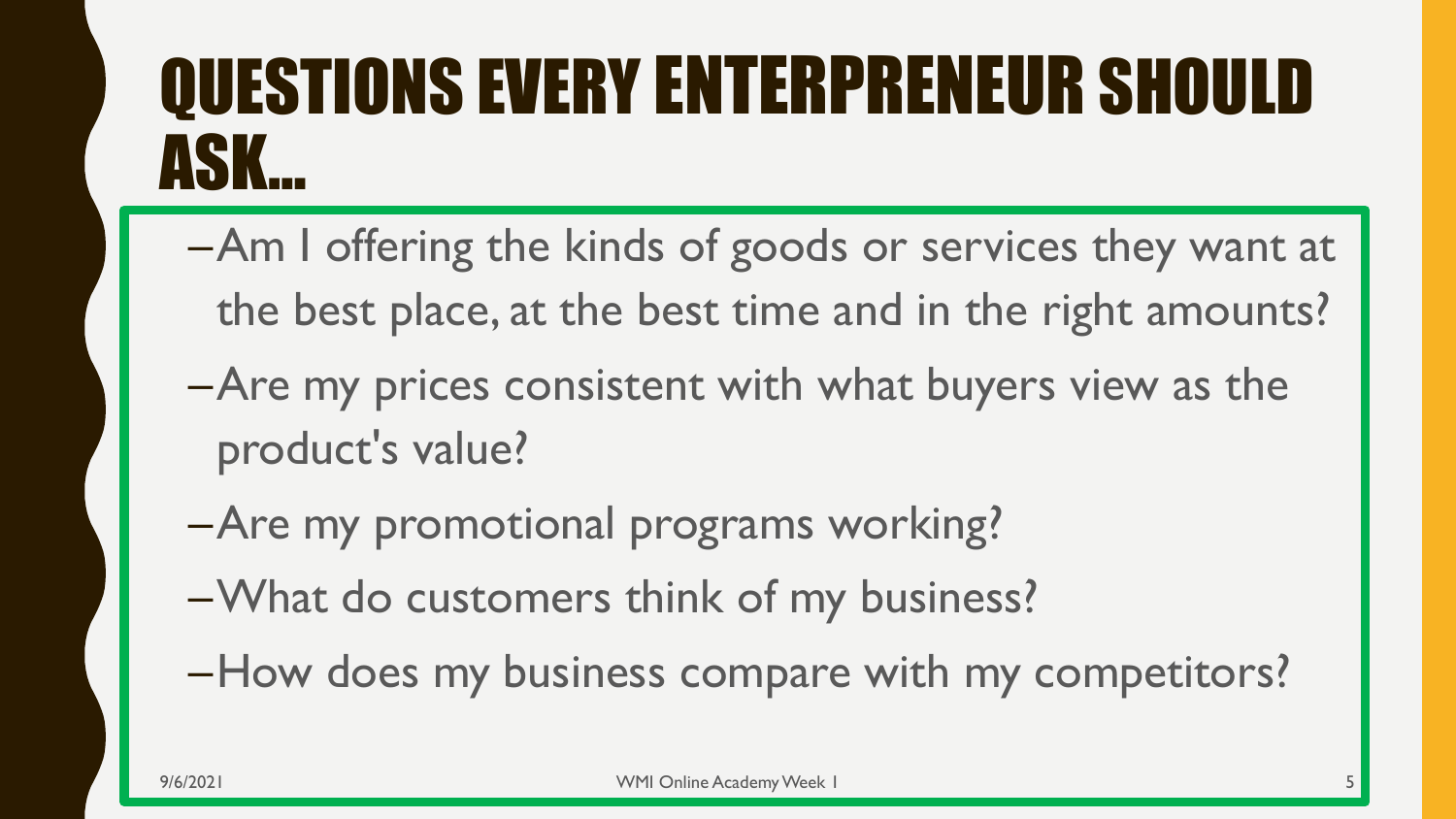### MARKET RESEARCH MOST IMPORTANT SUCCESS FACTORS

•Successful market research requires timely and relevant market information.

•An inexpensive research program, based on questionnaires given to current or prospective customers about satisfaction of dissatisfaction or suggestions of possible new products or services.

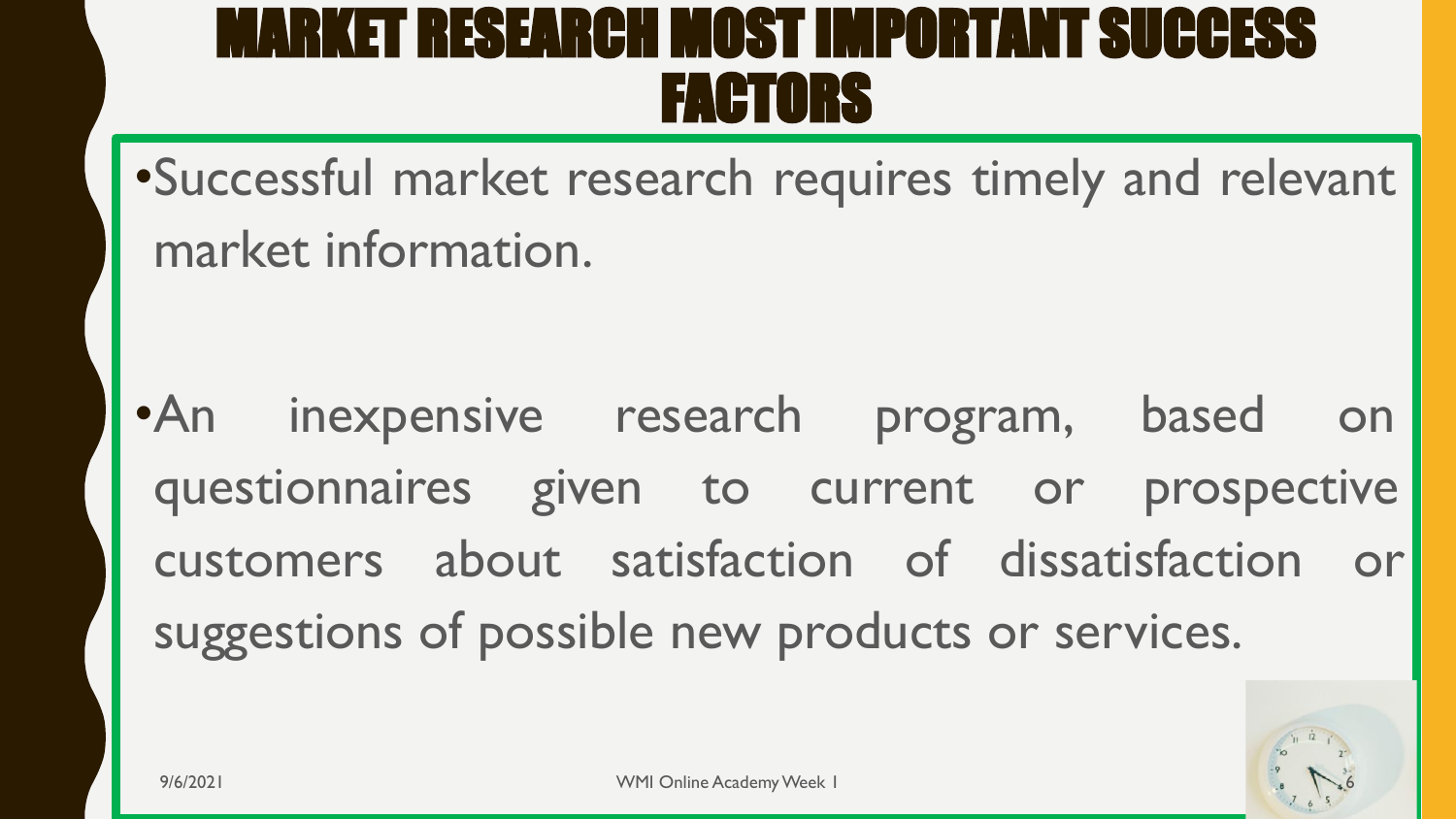# MARKET RESEARCH PROCESS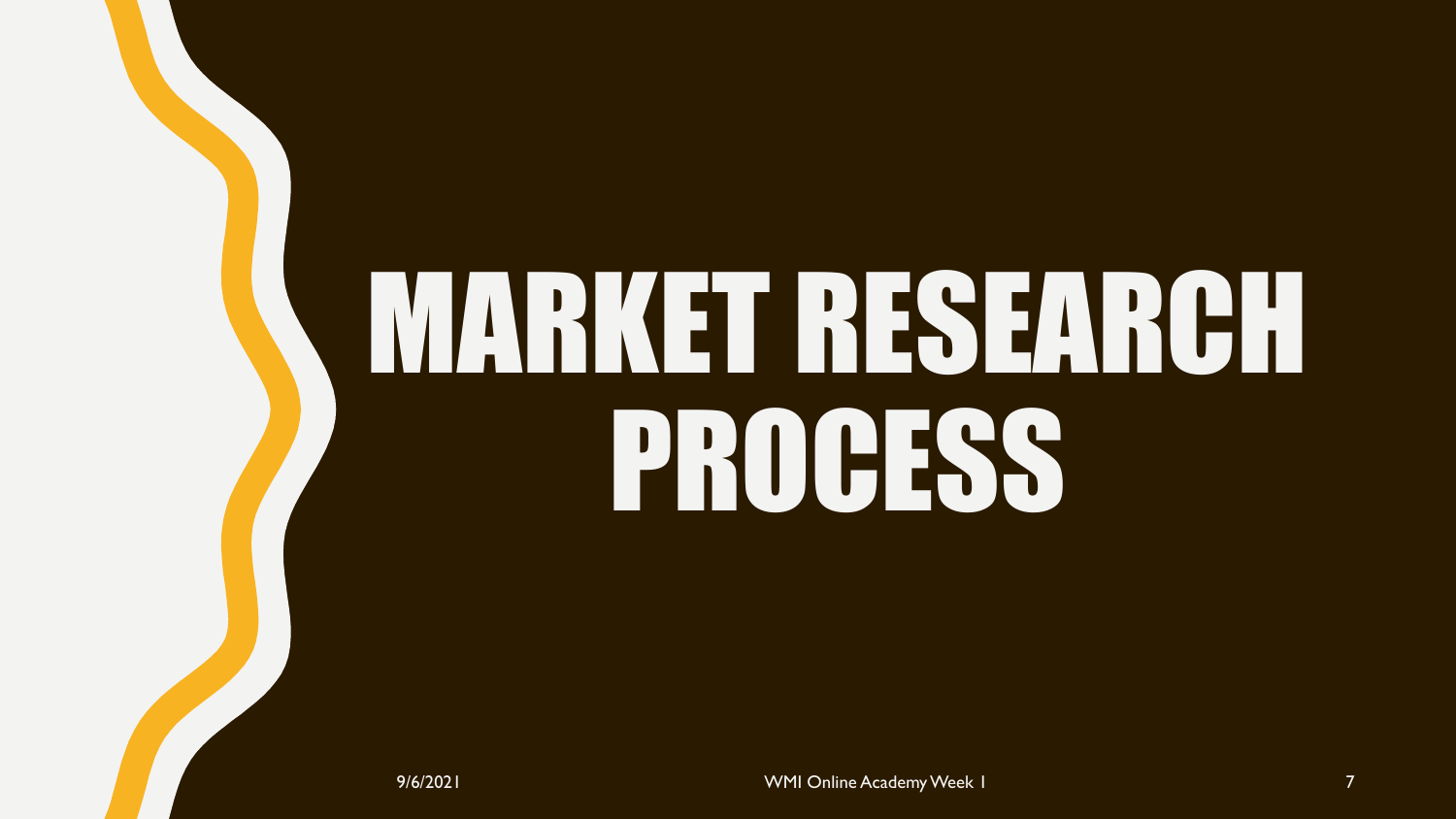# MARKET RESEARCH - THE PROCESS

### **SIMPLE RESEARCH**

•Develop Questionnaire to gather information about your customers (Current and potential)

### **COMPLEX RESEARCH**

•E.g. Hiring a professional market research firm to conduct primary research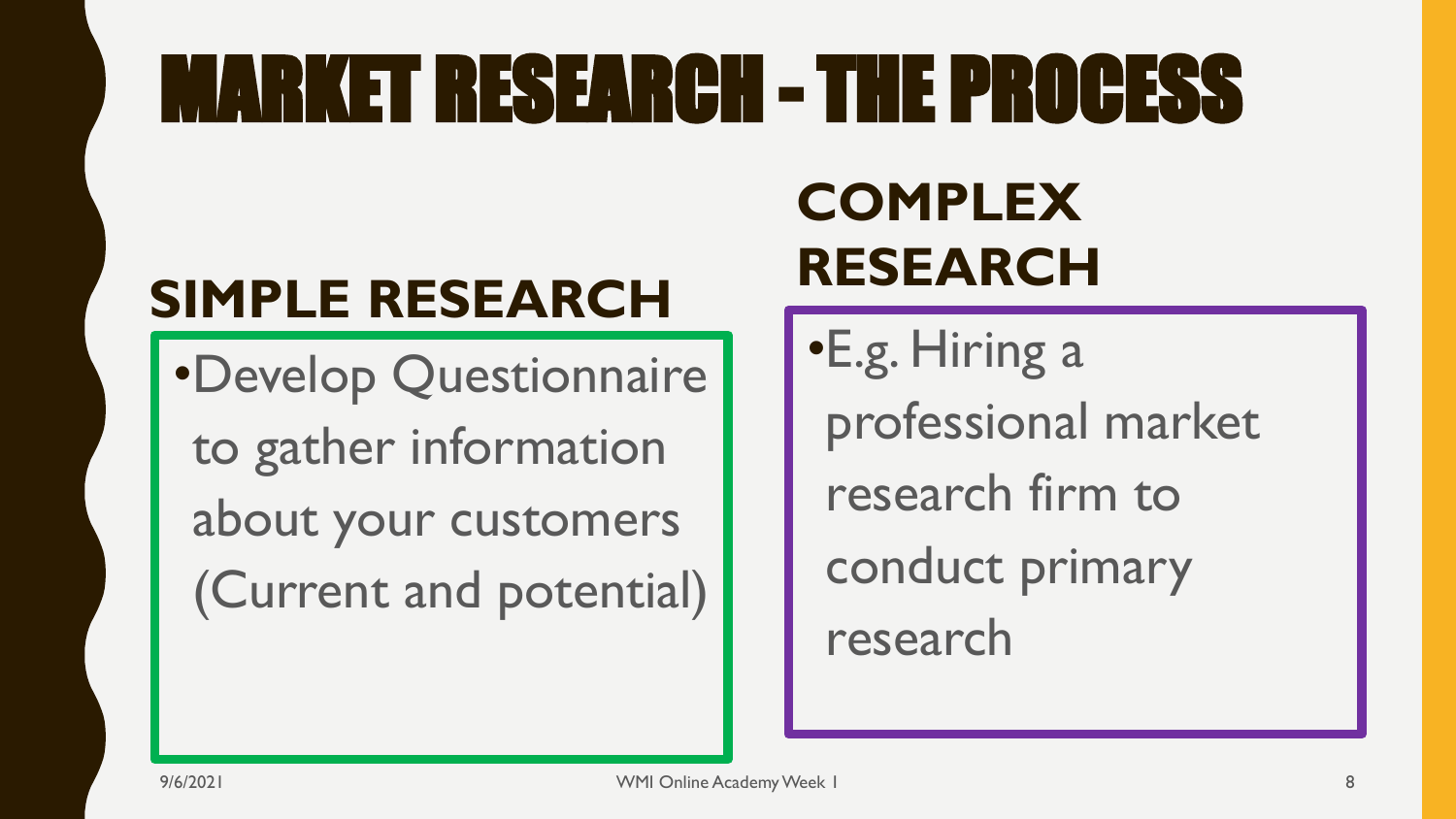#### **MARKET RESEARCH PROCESS…**

•Regardless of the simplicity or complexity of your marketing research project, you'll benefit by reviewing the following seven steps in the market research process.

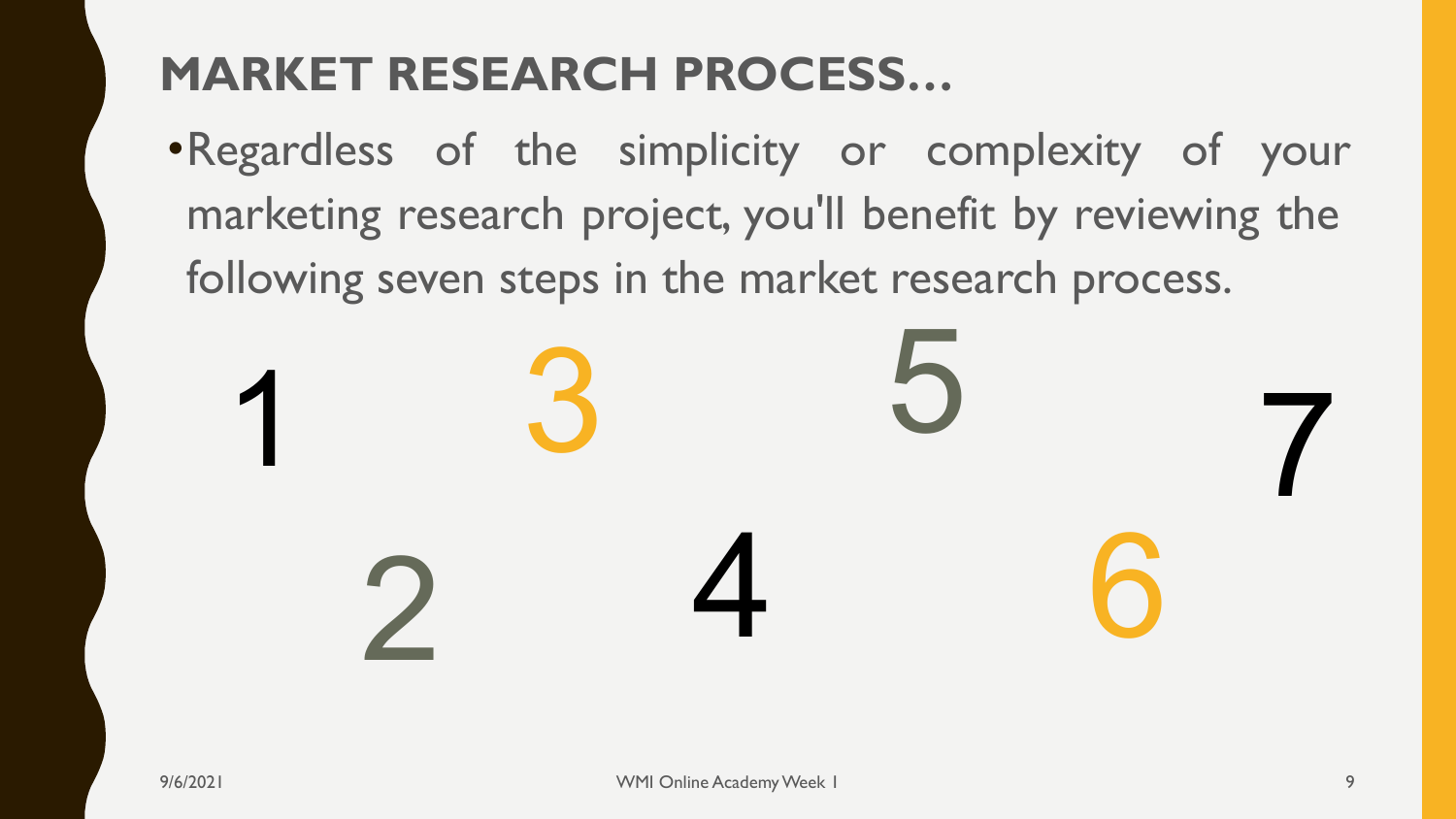#### STEP 1: DEFINE MARKET PROBLEM(S) AND OPPORTUNITIES

**Opportunity** • You are trying to launch a new product or service.

**Problem** • Awareness of your business and its products or services is low.

•The market is familiar with your business, but still is not doing business with you. **Problem**

•Your business has a poor image and reputation. **Problem**

• Your goods and services are not reaching the buying public in a timely manner. **Problem**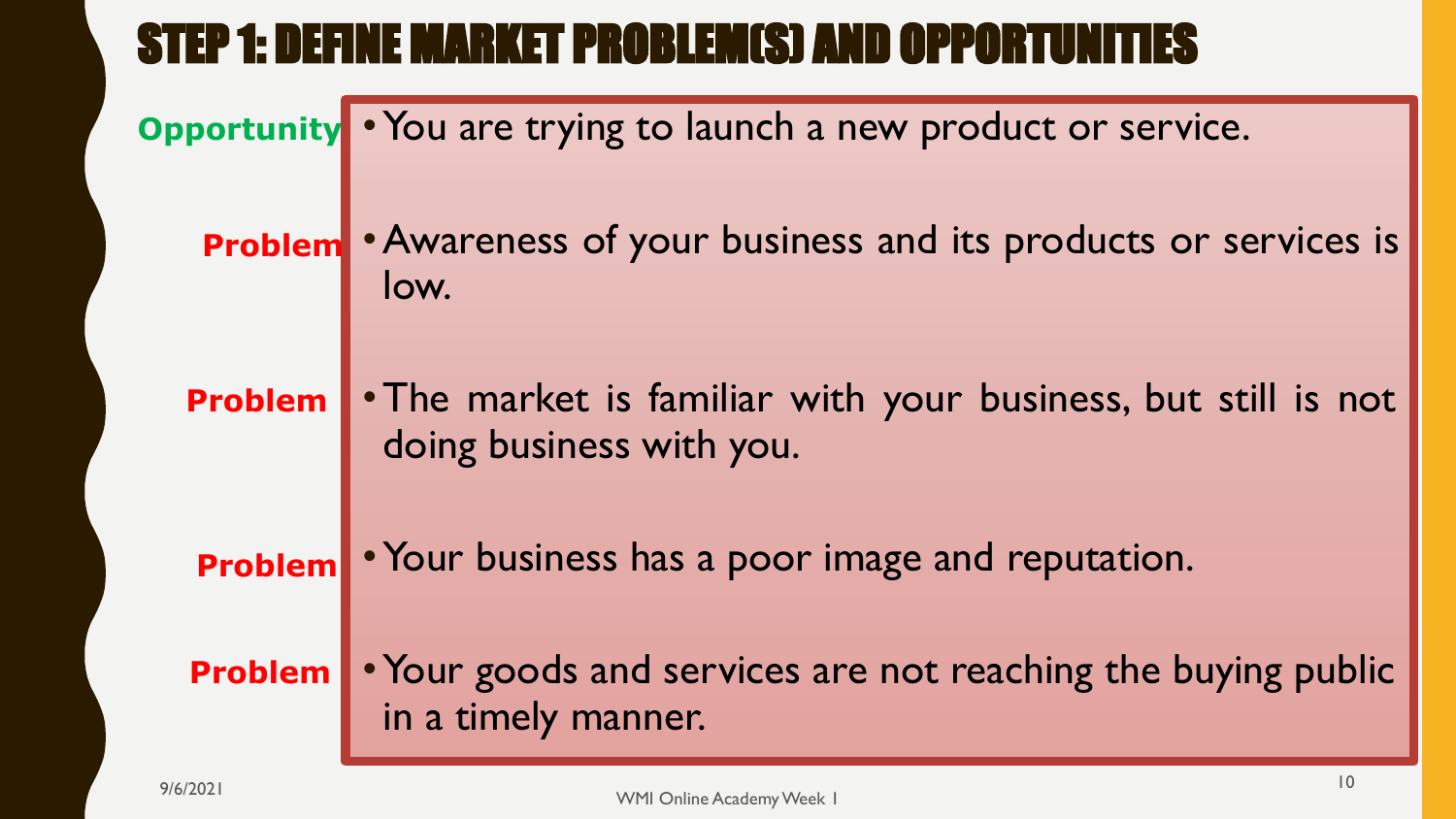### STEP 2: SET OBJECTIVES, BUDGET AND TIMETABLES



9/6/2021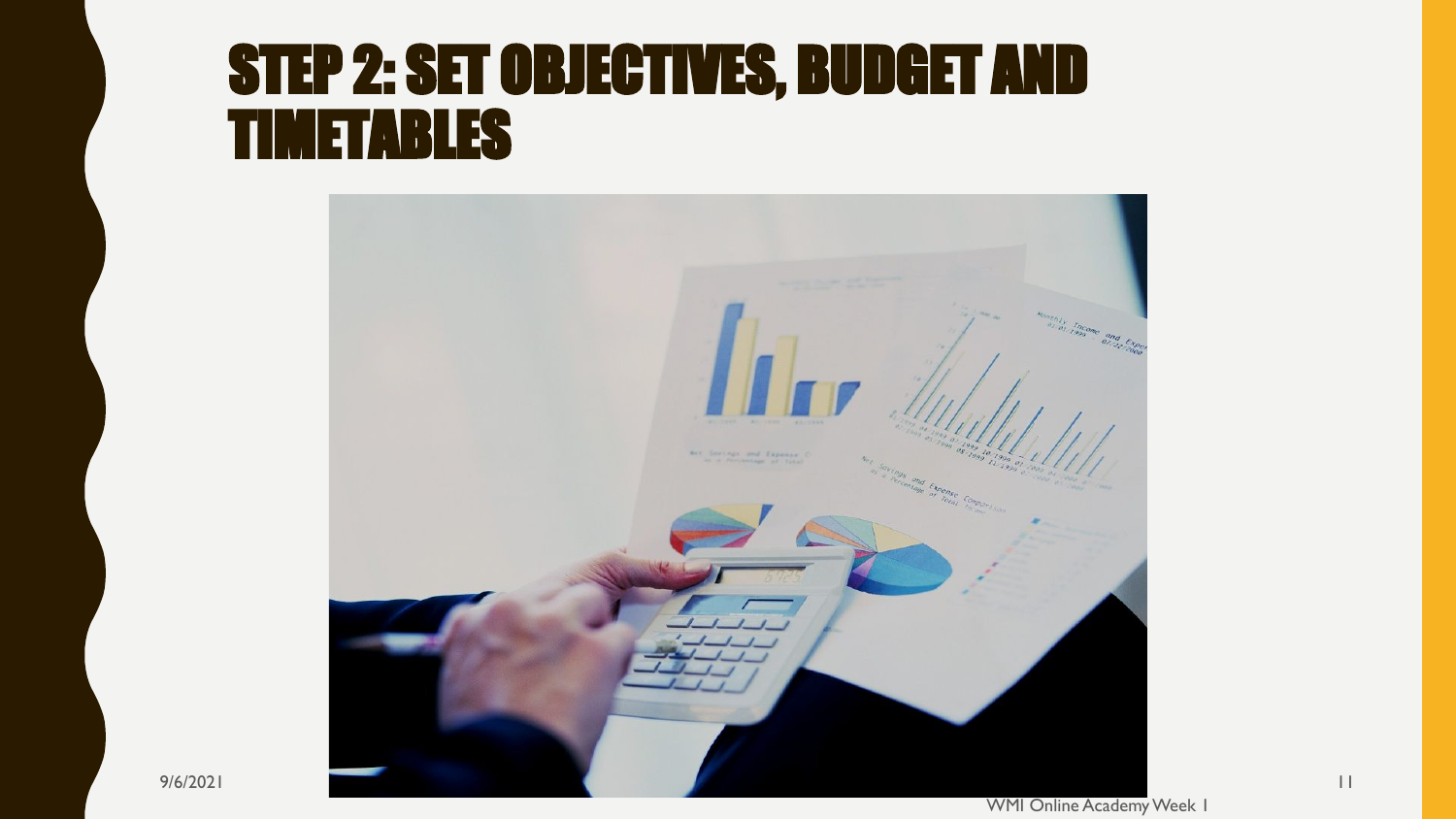# STEP 2…OBJECTIVES

- •Explore the nature of a problem so you may further define it.
- •Determine how many people will buy your product/service packaged in a certain way and offered at a certain price.
- •Test possible cause- and effect- relationships.
	- –For example, if you lower your price by 10 percent, what increased sales volume should you expect?
	- –What impact will this strategy have on your profit?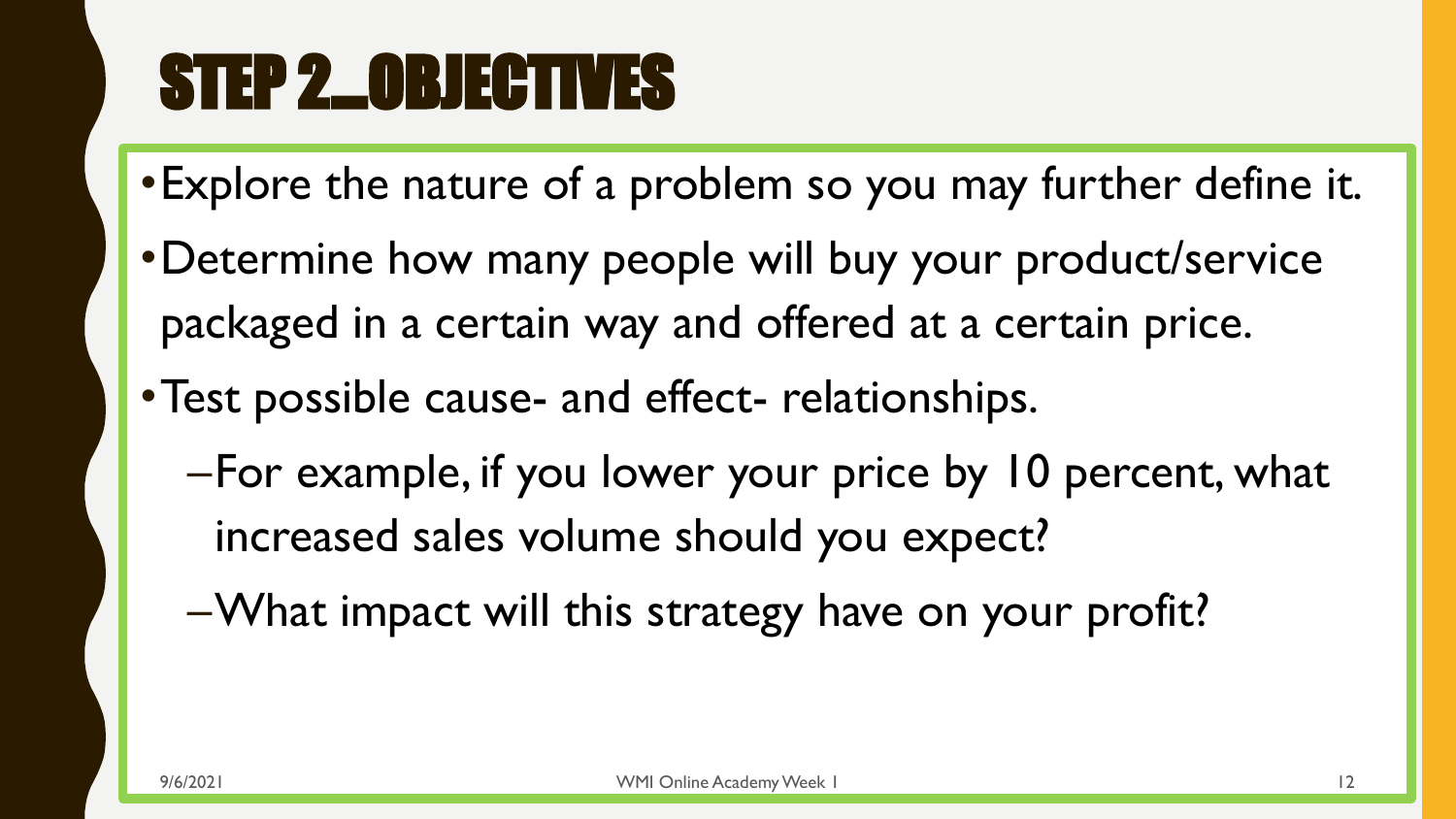• Allocate a small percentage of gross sales for the most recent year to use on market research.

–It's usually about 2 percent for an existing business.

•Planning to launch a new product or business?

- –You may want to increase your budget to as much as 10 percent of your expected gross sales.
- •Other methods include analyzing and estimating the competition's budget and calculating your cost of marketing per sale.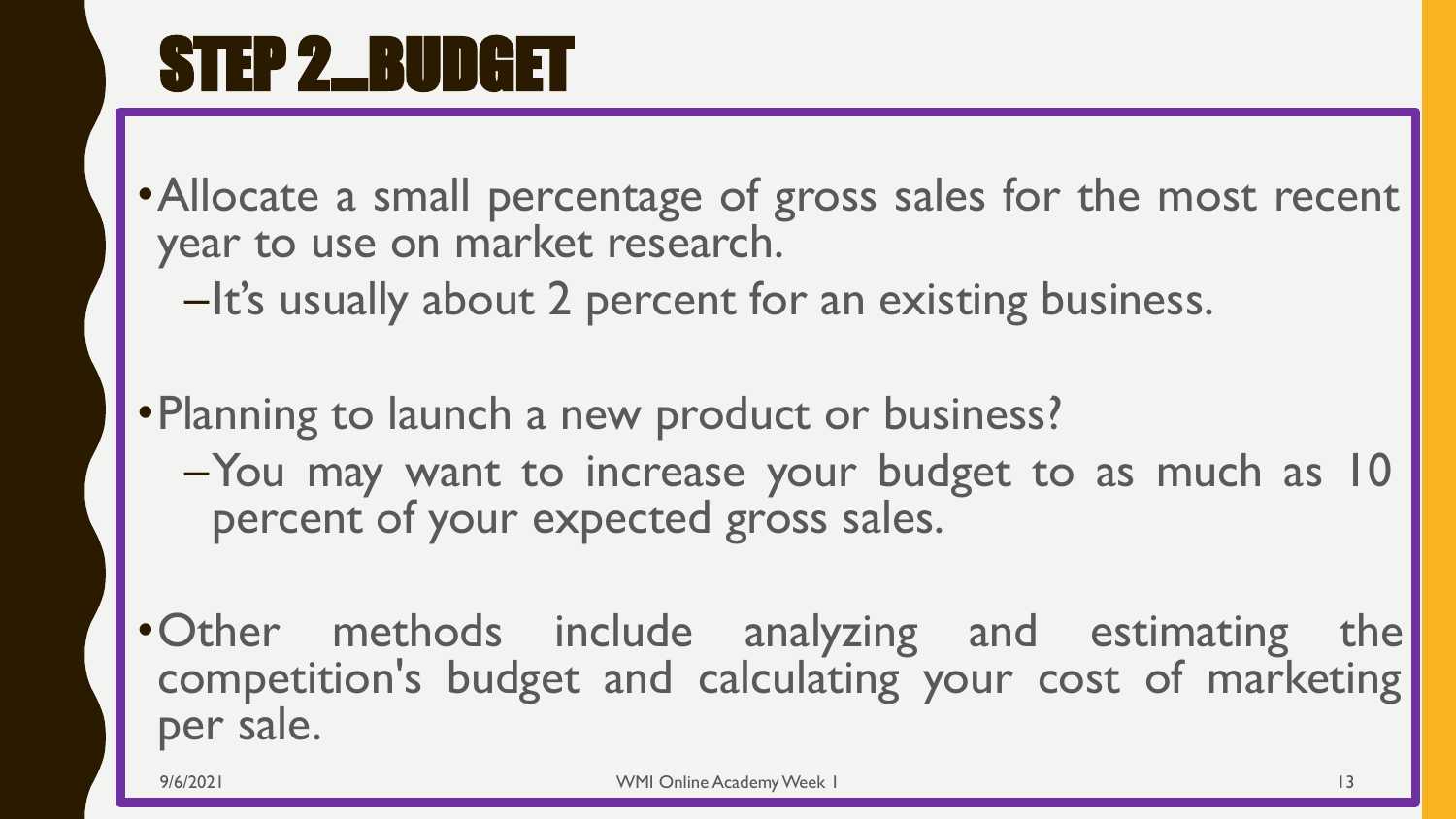# STEP 2:…TIMELINES/SCHEDULES

•Prepare a detailed timeline to complete all steps of the market research process.

- •Establish target dates that will allow the best accessibility to your market.
	- –For example, a holiday greeting card business may want to conduct research before or around the holiday season buying period, when its customers are most likely to be thinking about their purchases.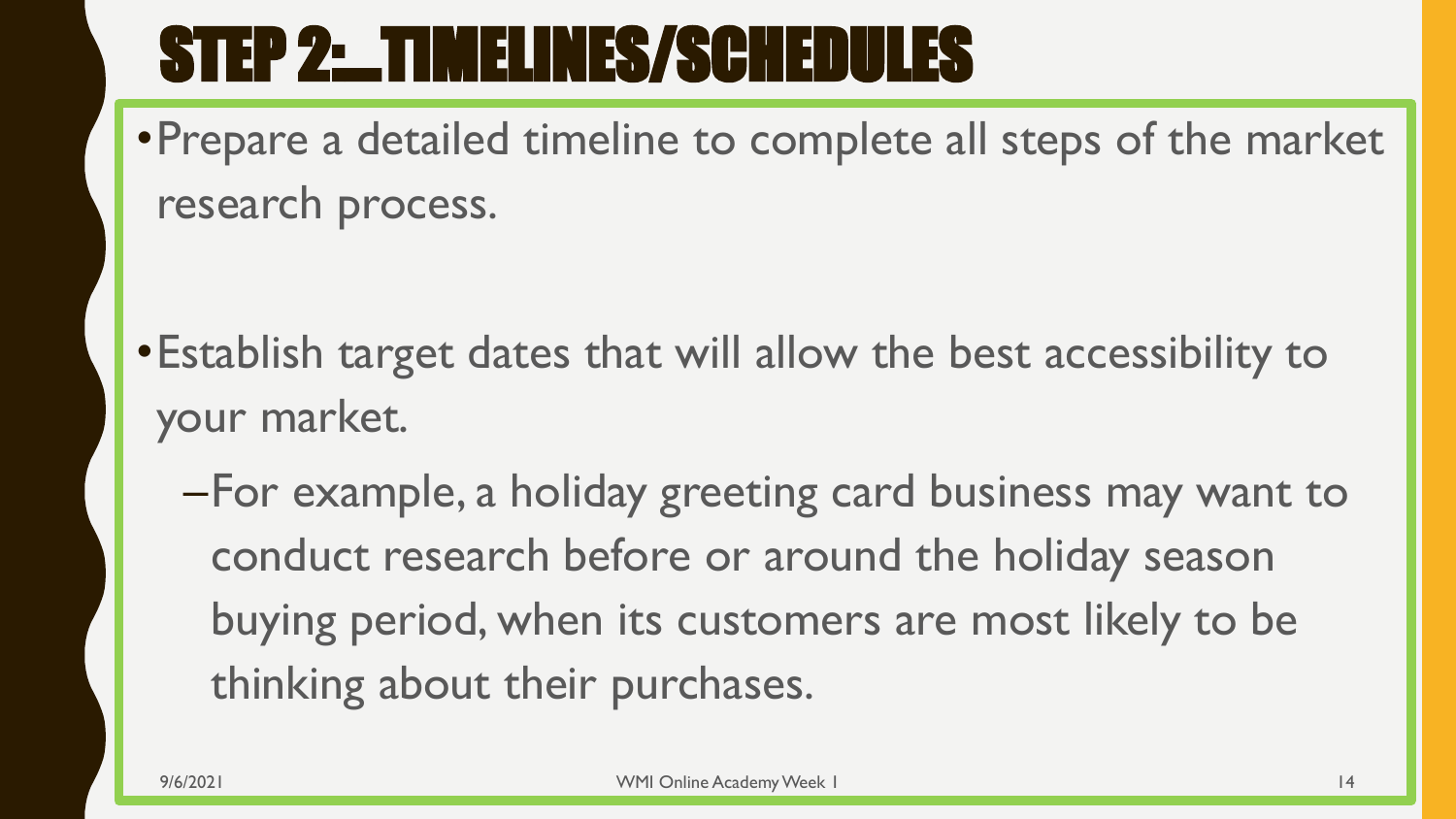### STEP 3: SELECT RESEARCH TYPES, METHODS AND TECHNIQUES

•Two types of research are available:

–Primary research is original information gathered for a specific purpose.

–Secondary research is information that already exists somewhere.

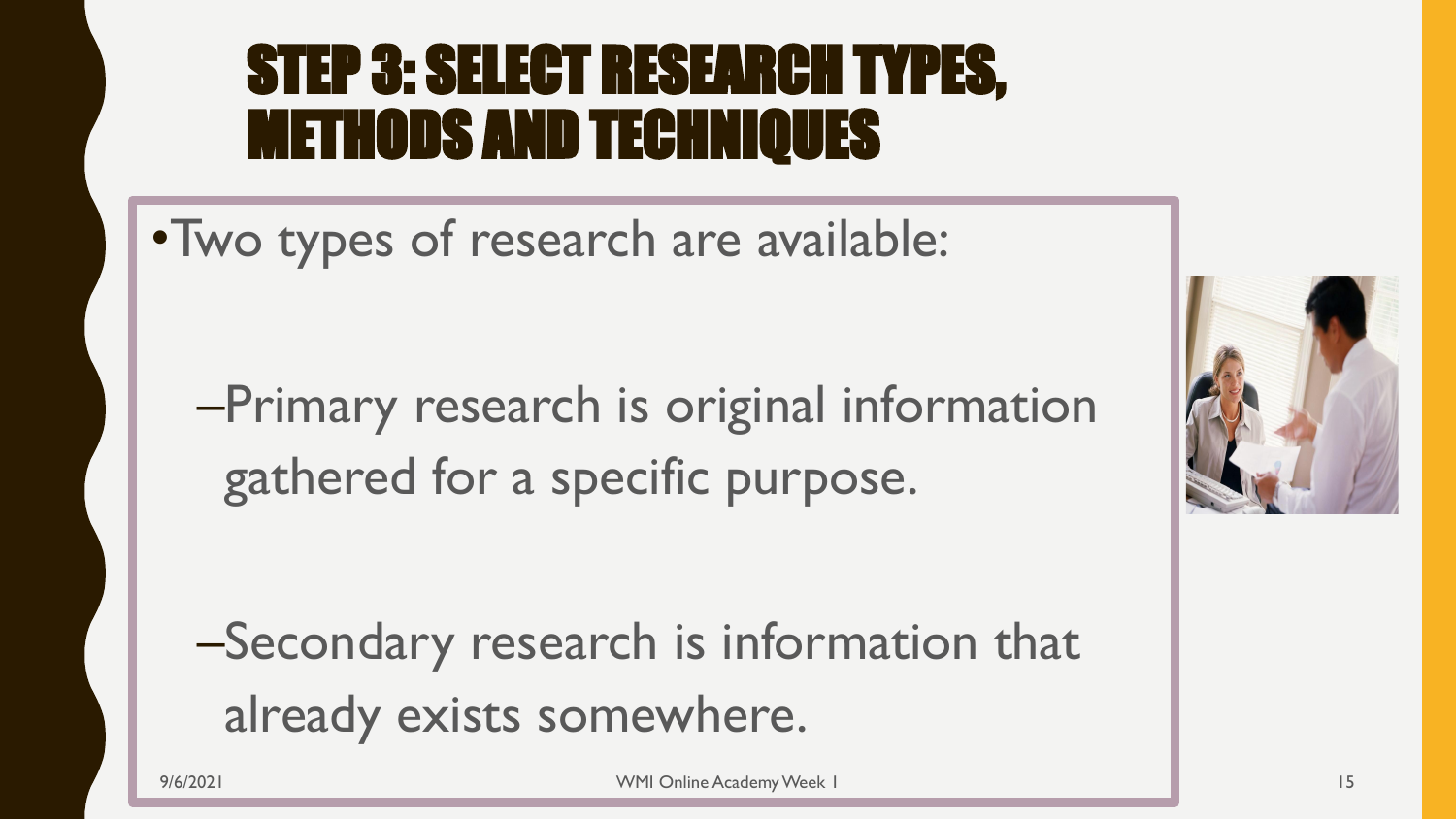# STEP 3: SECONDARY RESEARCH

•Secondary research is faster and less expensive than primary research.

•Gathering secondary research may be as simple as making a trip to your local library or business information center or browsing the Internet.

•It utilizes information already published. –Surveys, books, magazines, journals, etc.

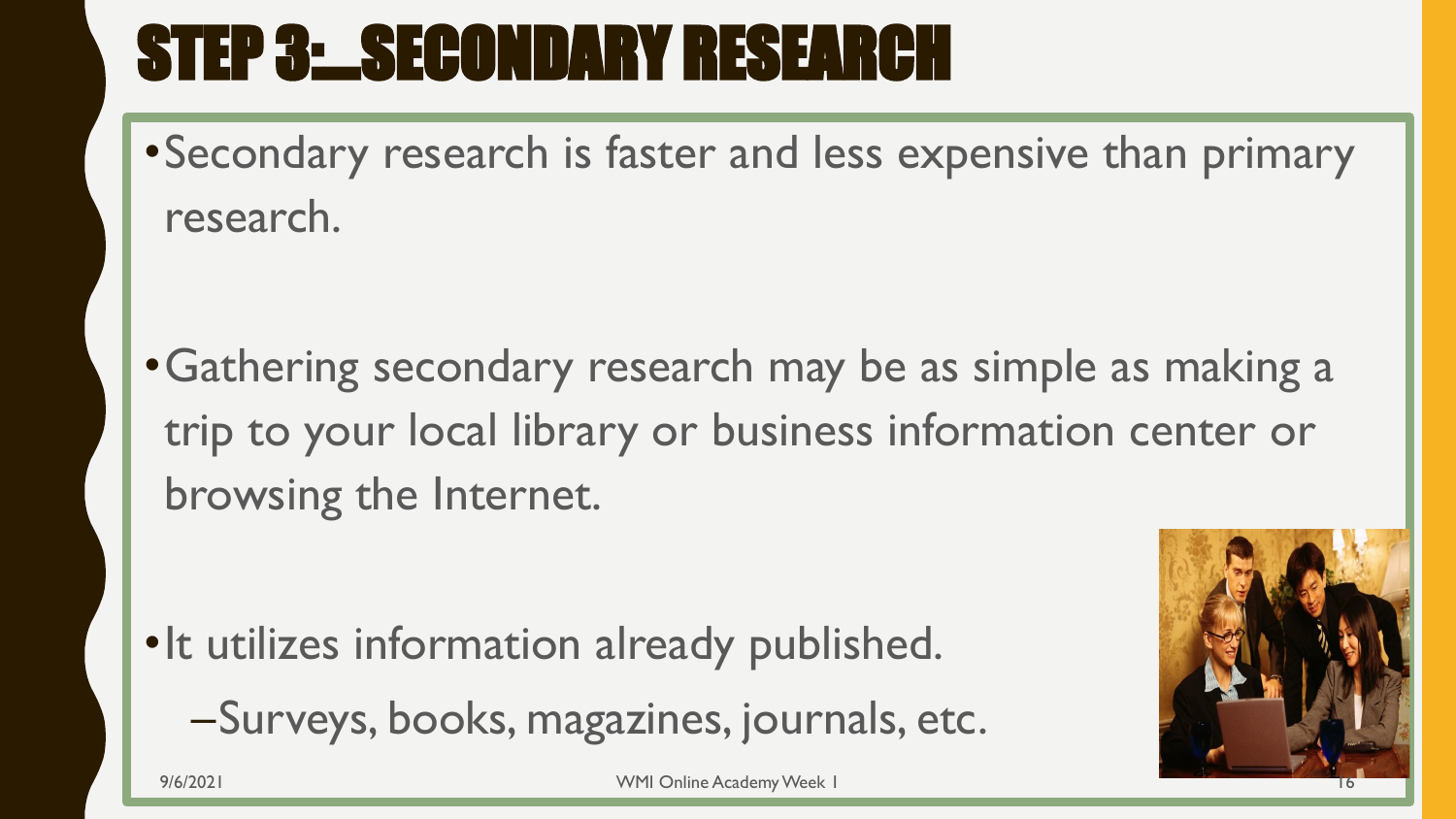# STEP 3:…SECONDARY RESEARCH…

- •Local sources provide better information as local conditions might back national trends.
- •Sources of secondary research material
	- –Libraries
	- –College repositories
	- –Trade and general business publications and newspapers
	- –Trade associations and government agencies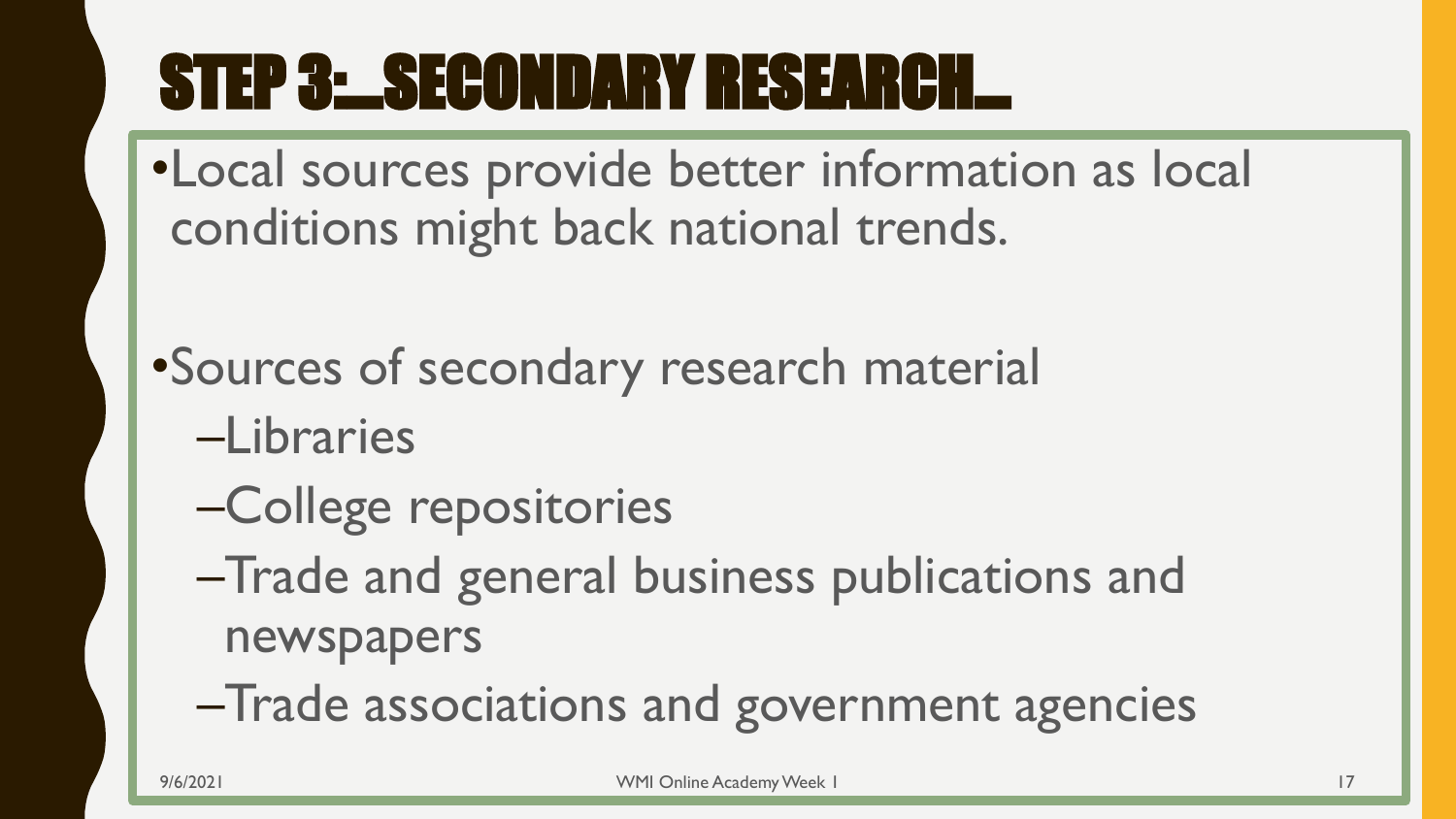## STEP 3:…EXAMPLE OF SECONDARY RESEARCH

•An article may show how much working mothers spent on convenience goods (ice-cream, cold drinks, cigarettes, magazines, medicines) last year.

•If you were thinking about selling a convenience good, this information would show you what kind of market there is for convenience goods.

NB: It doesn't show you how much they are willing to spend on your particular product.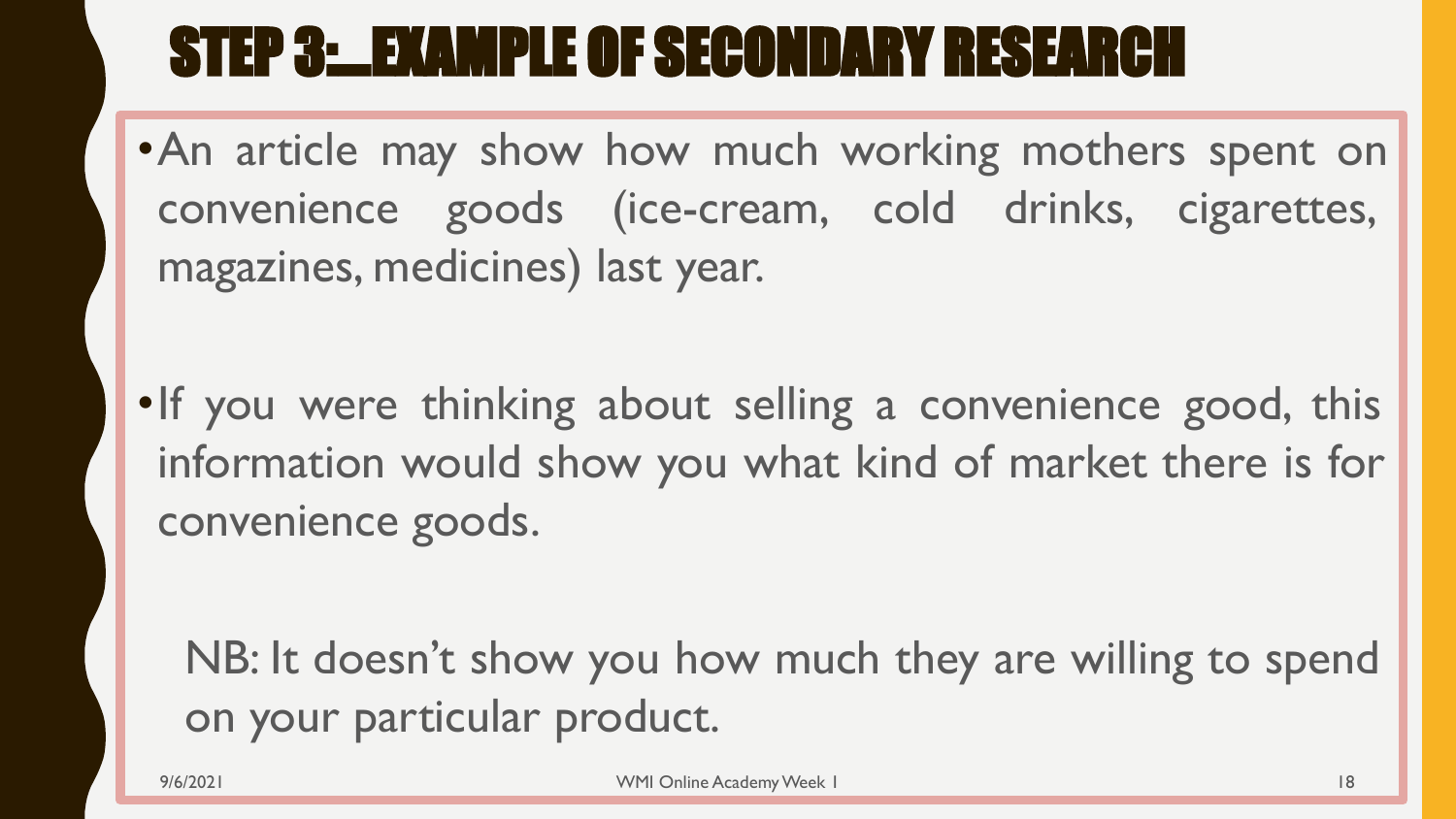# **STEP3:…DISCUSSION ACTIVITY**

In your Country for your Business

1. What are the advantages of secondary market research? 2. What are the disadvantages of secondary research?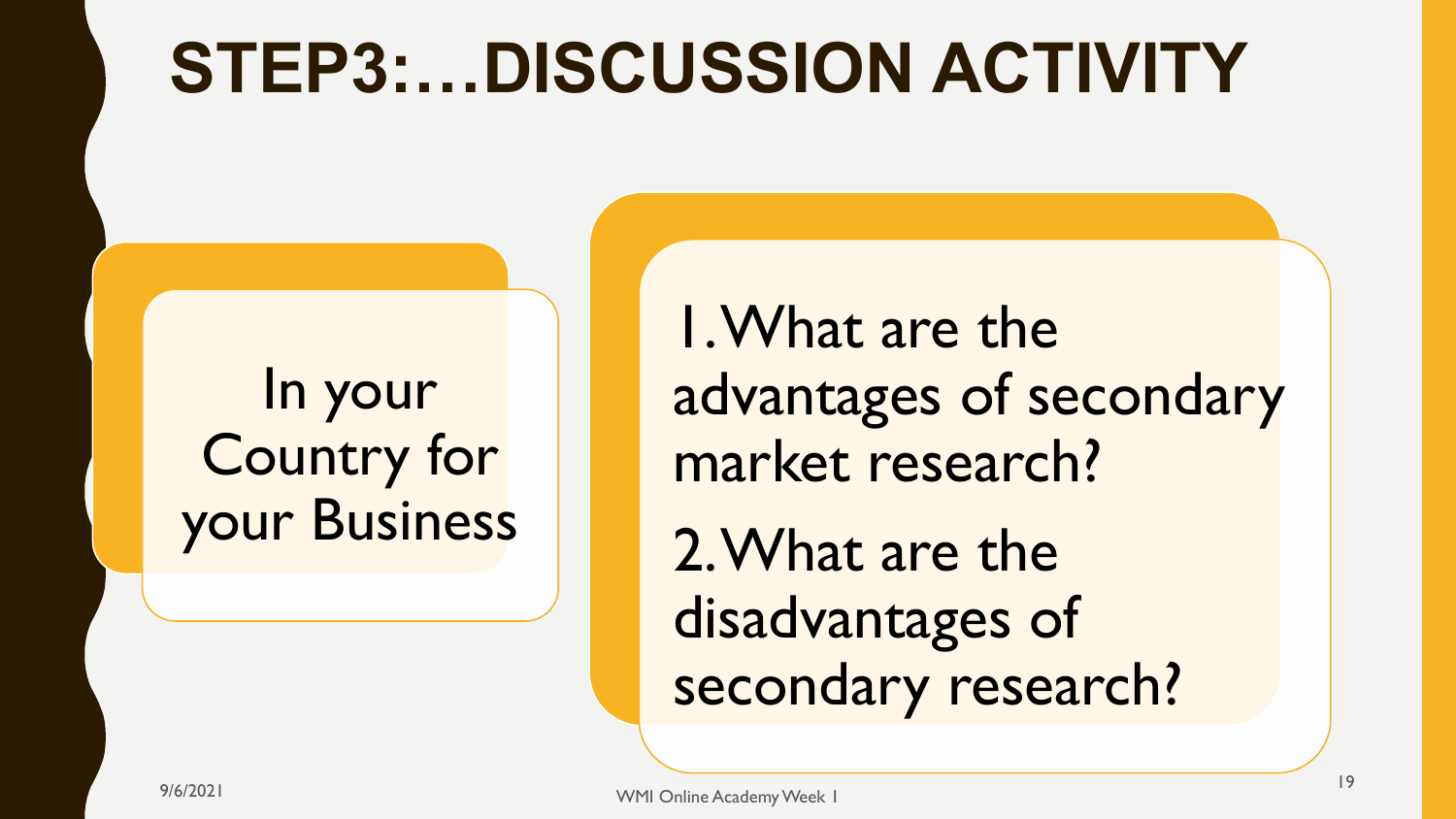# STEP 3:…PRIMARY RESEARCH

- •Primary market research can be as simple as asking customers or suppliers how they feel about a business, or as complex as surveys conducted by professional marketing research firms.
- •Examples of primary research are:
	- –Direct-mail questionnaires
	- –On-line or telephone surveys
	- –Experiments
	- –Panel studies
	- –Test marketing
	- –Behavior observation

9/6/2021 WMI Online Academy Week 1

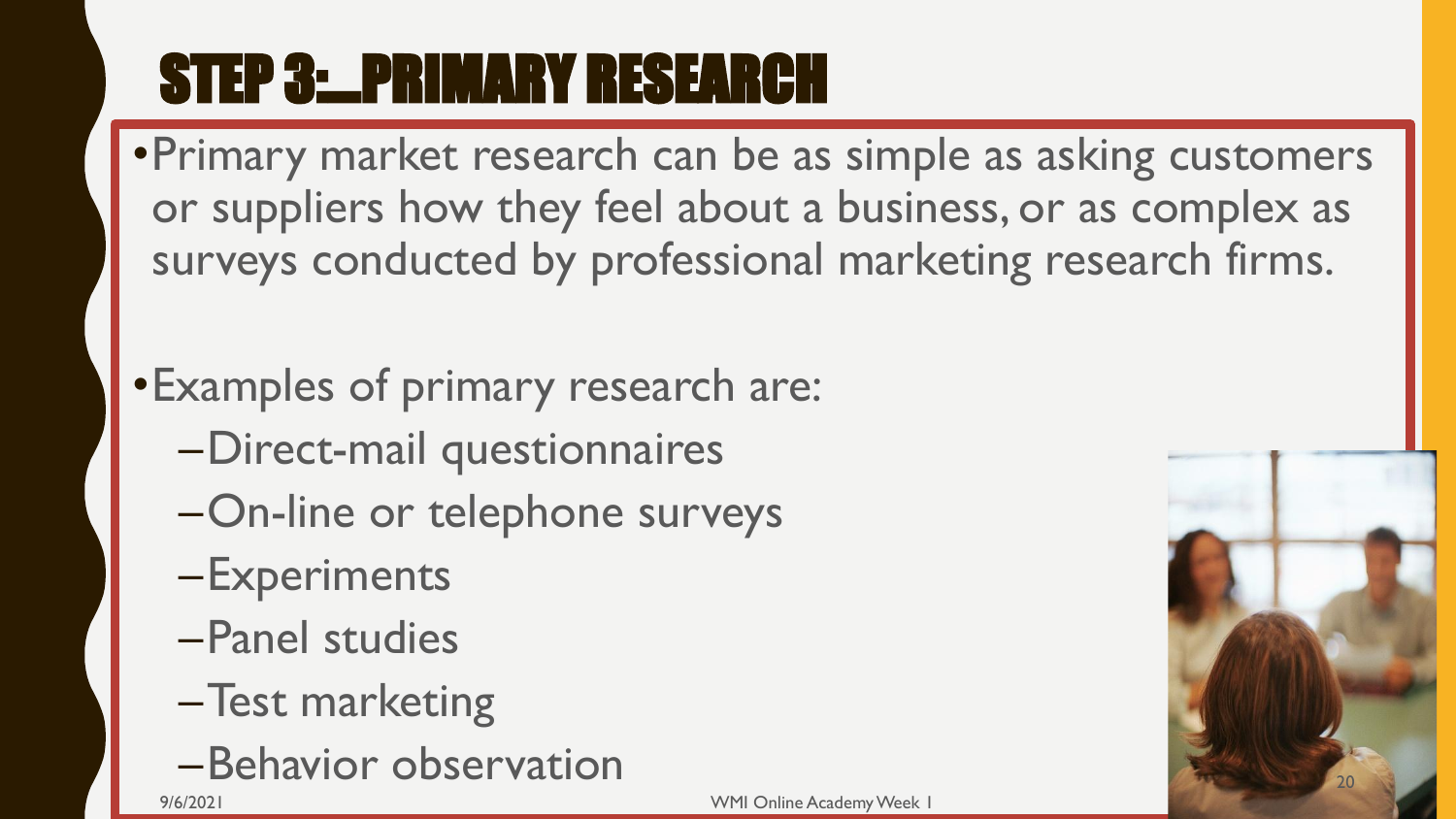# STEP 3:…PRIMARY RESEARCH…

•Primary research is divided into reactive and nonreactive research.

#### **•Nonreactive:**

–Observes how real people behave in real market situations without influencing that behavior

#### **•Reactive research**

–Includes surveys, interviews and questionnaires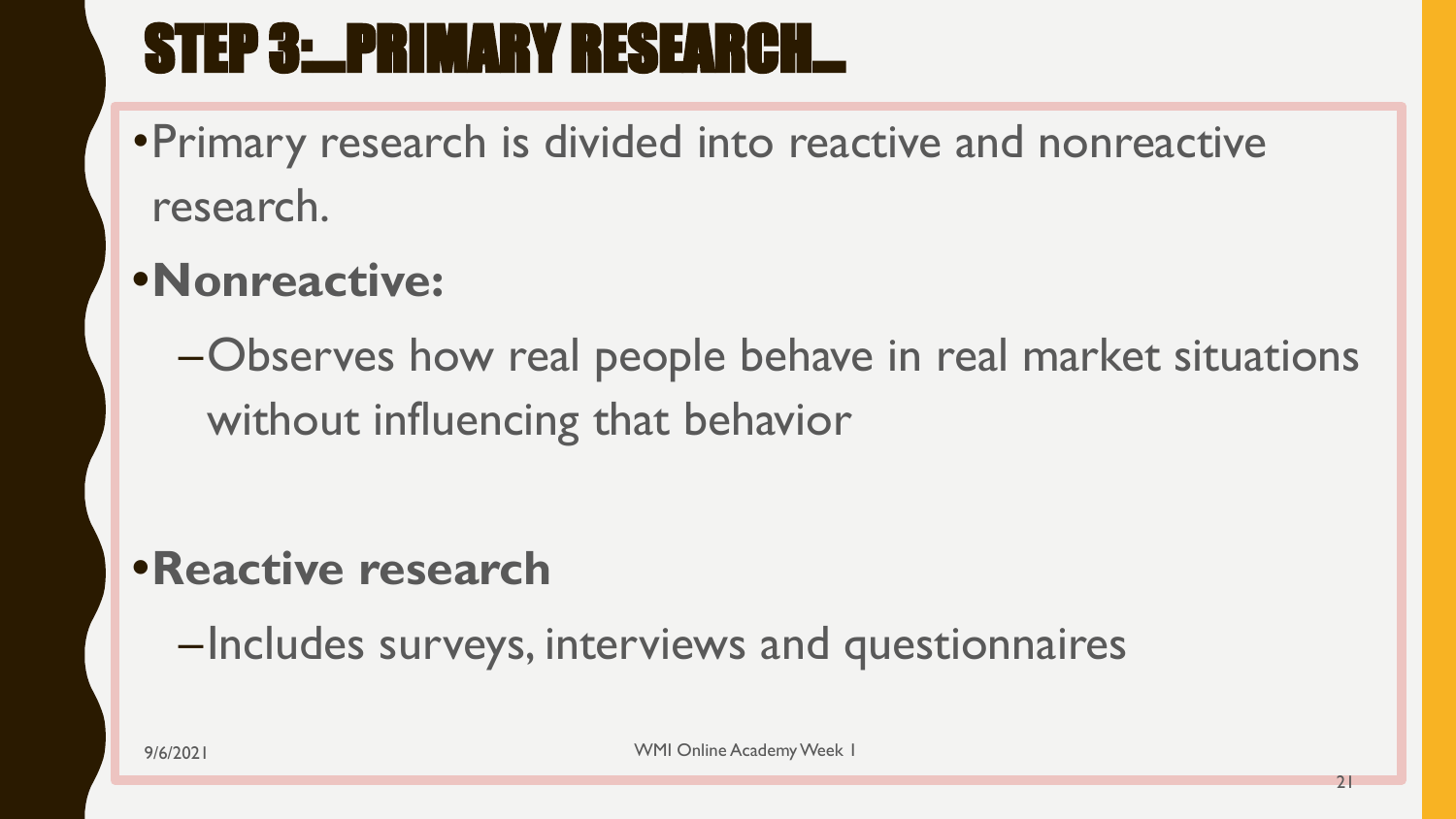#### STEP 4: DESIGN MARKET RESEARCH INSTRUMENTS

#### **Types of Research Instruments**

•Questionnaires (for surveys)

•Discussion guides (for in-depth interviews and focus groups)

#### •Observations or experiment.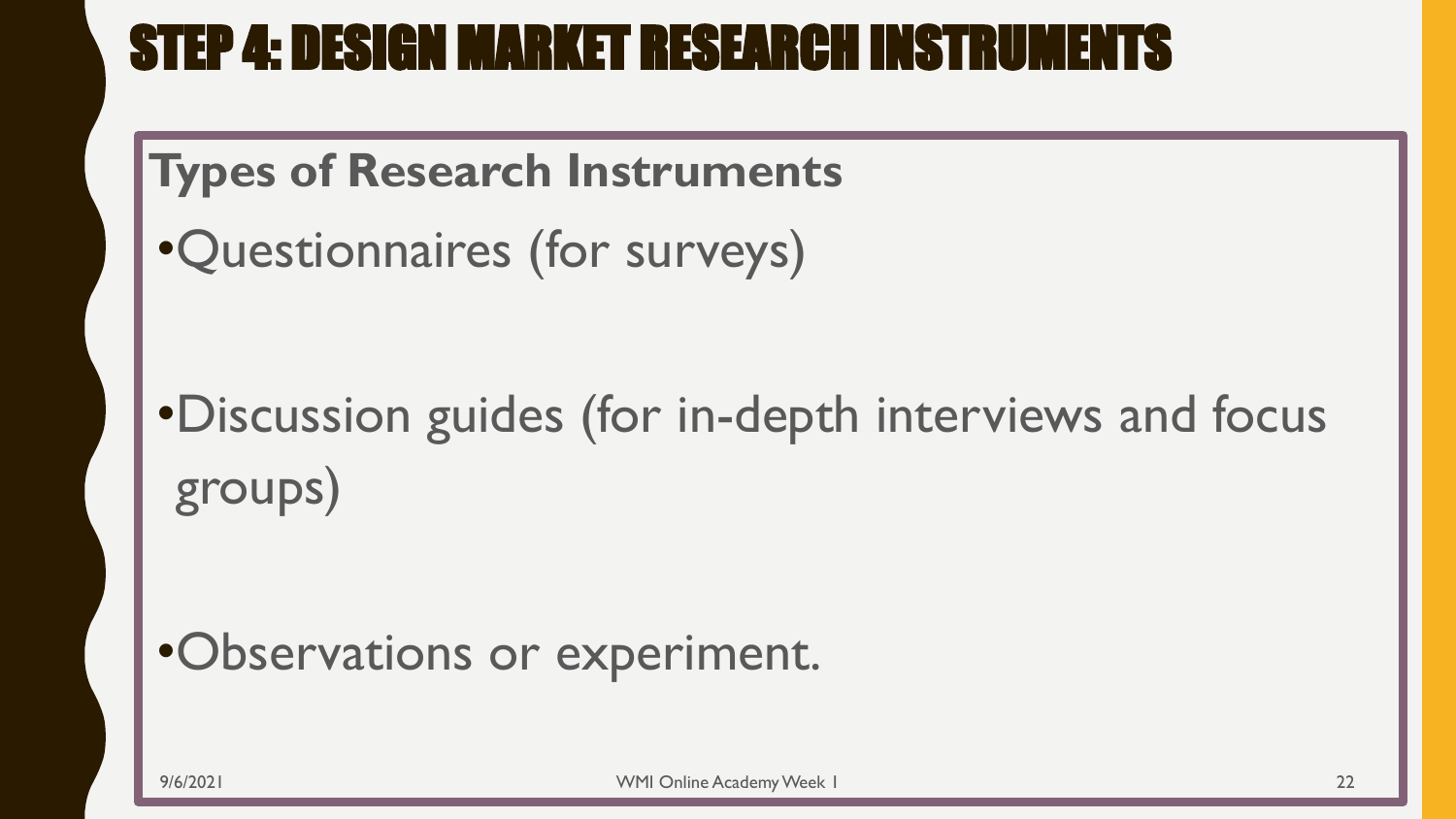# STEP 4:…QUESTIONNAIRE

•The most common research instrument is the questionnaire.

•Keep these tips in mind when designing your questionnaire. Keep it simple - Include instructions for answering all questions

Begin the survey with general questions and move toward more specific questions.

 Design a questionnaire that is graphically pleasing and easy to read. 9/6/2021 CAU . 23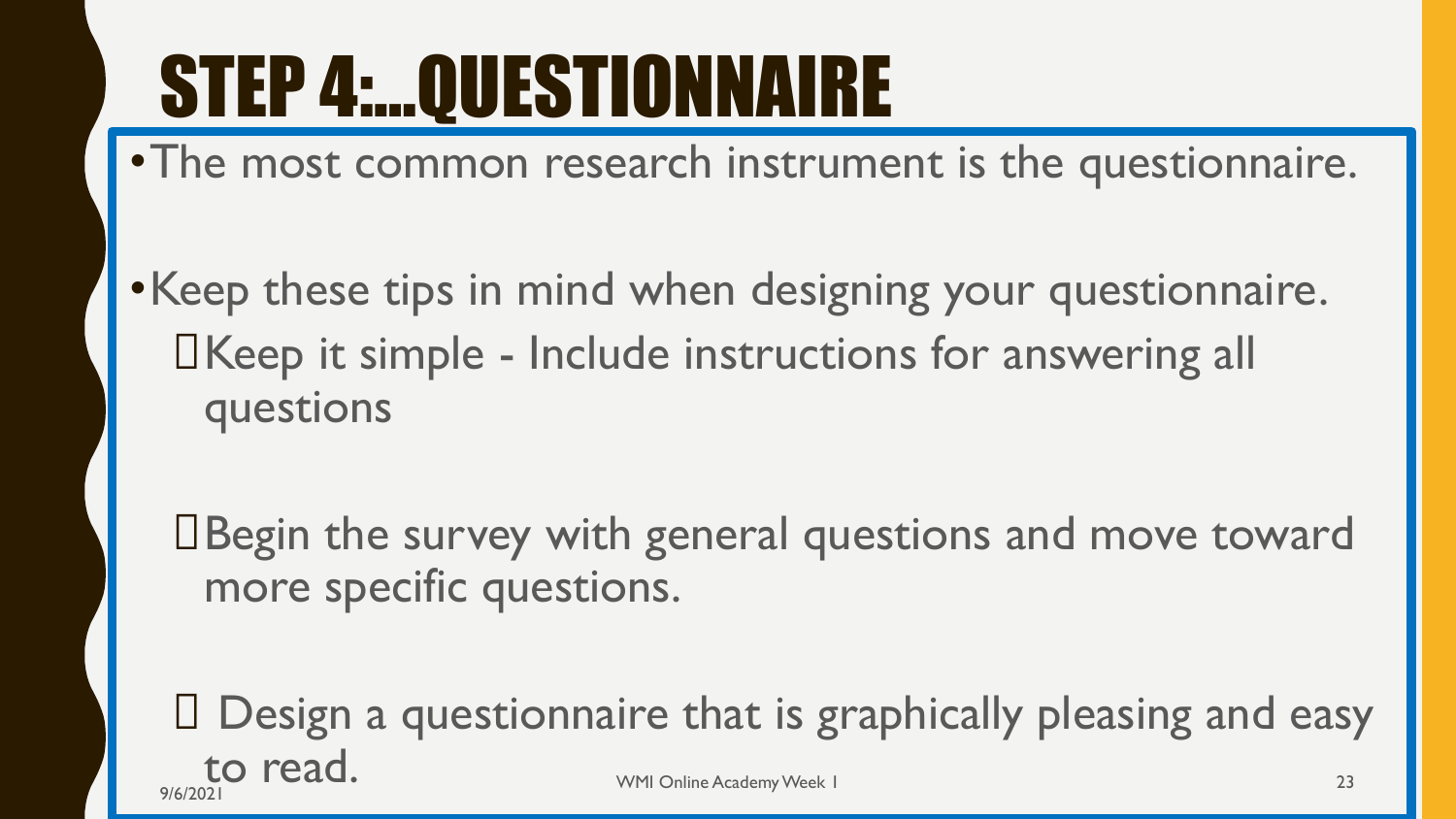## STEP 4:…TYPES OF QUESTIONS IN THE QUESTIONNAIRE

#### **CLOSED-ENDED QUESTIONS**

- •Respondents are controlled in how they answer questions
- •Include:
	- –Multiple choice questions
	- –"Yes" or "No" questions

#### **OPEN-ENDED QUESTIONS**

- •Respondents answer questions in their own words.
- •Include:
	- –Word association questions - ask respondents to state the first word that comes to mind when a particular word is mentioned.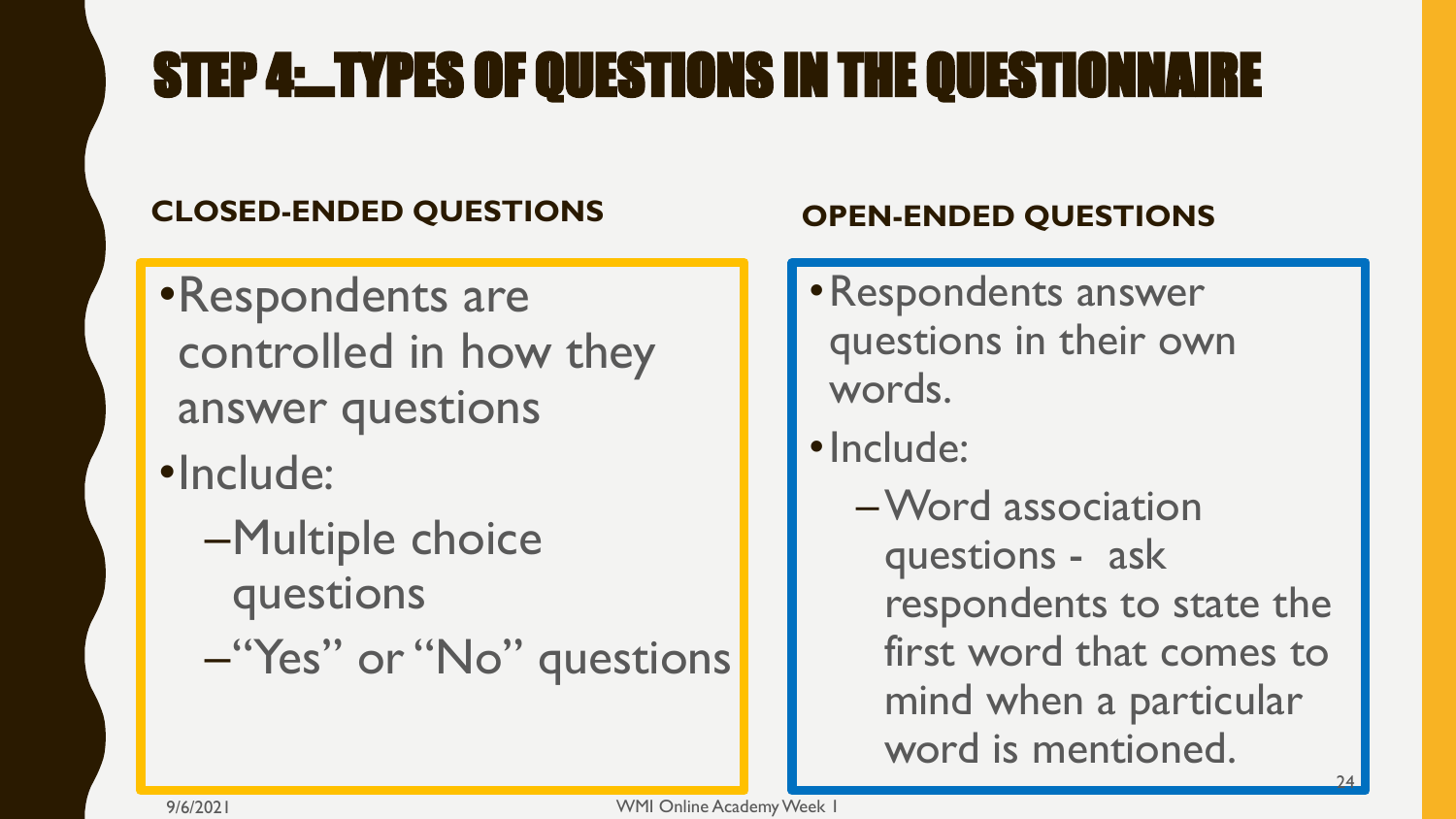#### STEP 4: LIYPES OF QUESTIONS IN THE QUESTIONNAIRE.

#### **SCALES**

- •Refer to questions that ask respondents to rank their answers or measure their answer at a particular point on a scale.
	- For example, a respondent may have the choice to rank his/her feelings toward a particular product/service.
	- The scale may range from "Strongly Disagree" "Disagree" and "Indifferent" to "Agree" and "Strongly Agree."

#### **FILL IN THE BLANK**

For example, a question might read: "When I buy medicine for stomach upsets from Godsway's Pharmacy, I normally feel better and the medicine usually costs about one dollar per packet.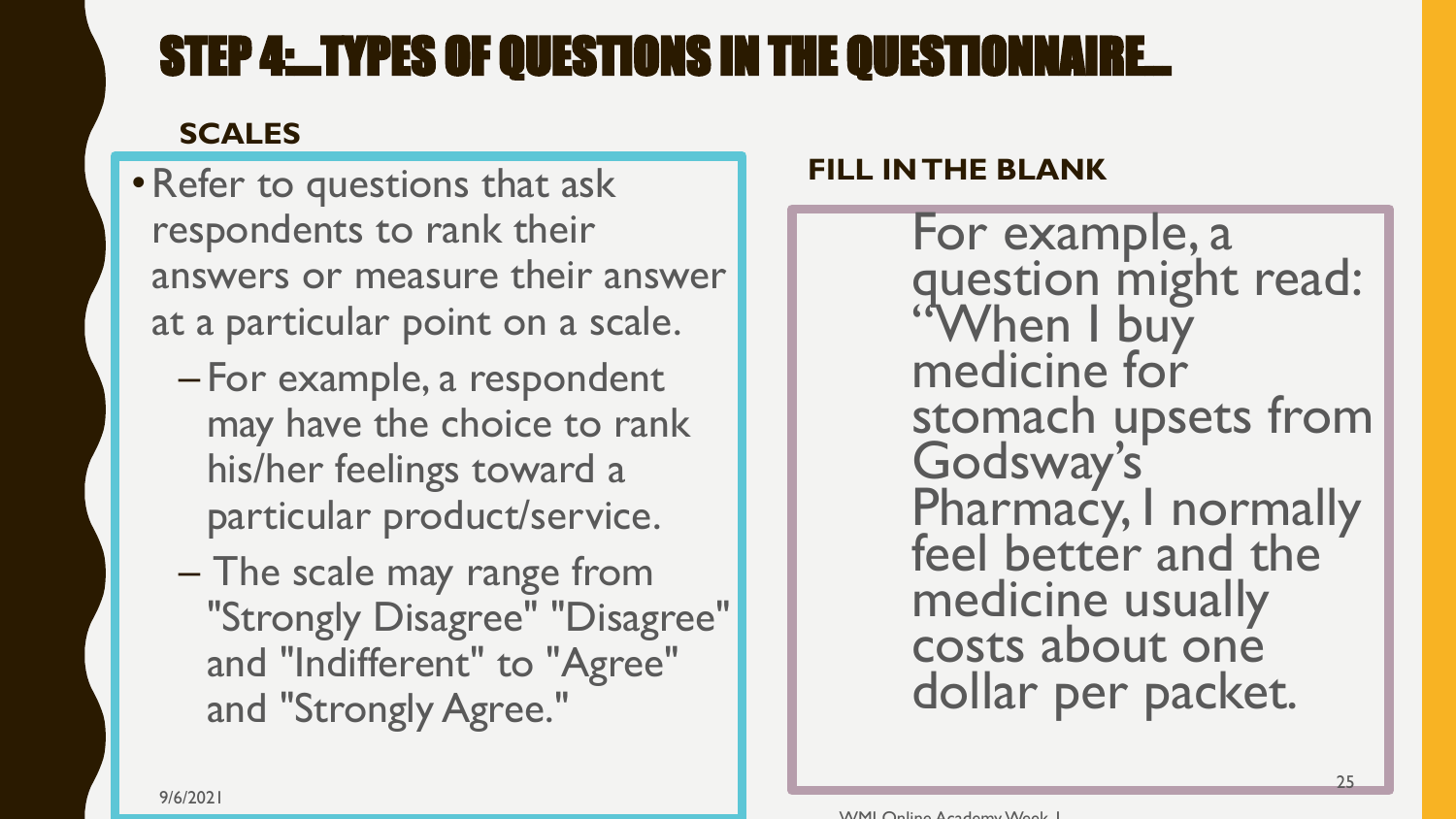# STEP 5: COLLECT DATA



•To obtain clear, unbiased and reliable results, collect the data under the direction of experienced researchers or trained staff…

•Before beginning data collection, You must train, educate and supervise your research staff.

–Untrained staff conducting primary research will lead to interviewer bias.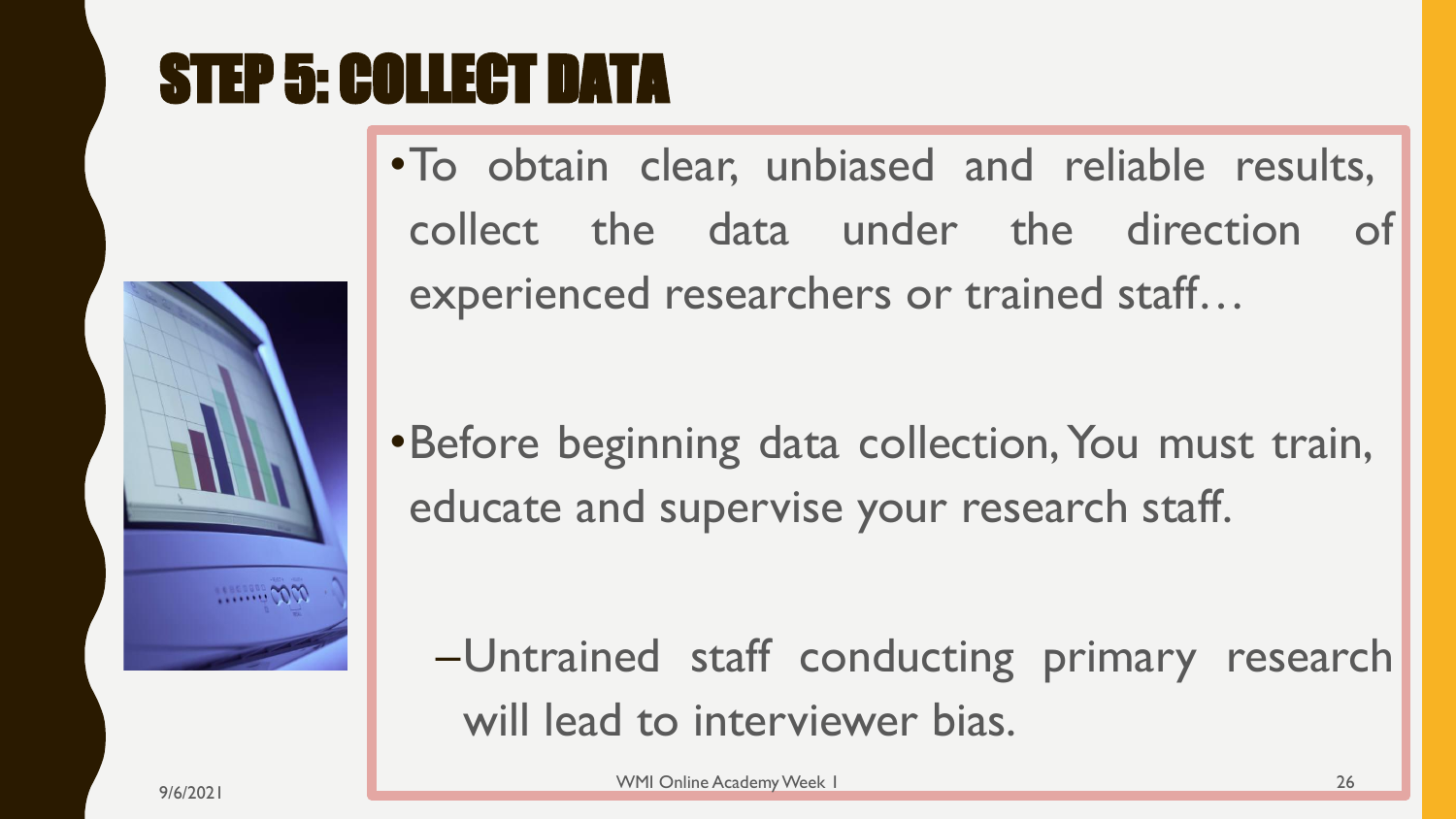### STEP 6: ORGANIZE AND ANALYZE THE DATA

- •Once data has been collected, it needs to be cleaned.
- •Cleaning market research data involves editing, coding and tabulating results.

–Start from the 1<sup>st</sup> question from the questionnaire or research instrument that you had used to collect the data.

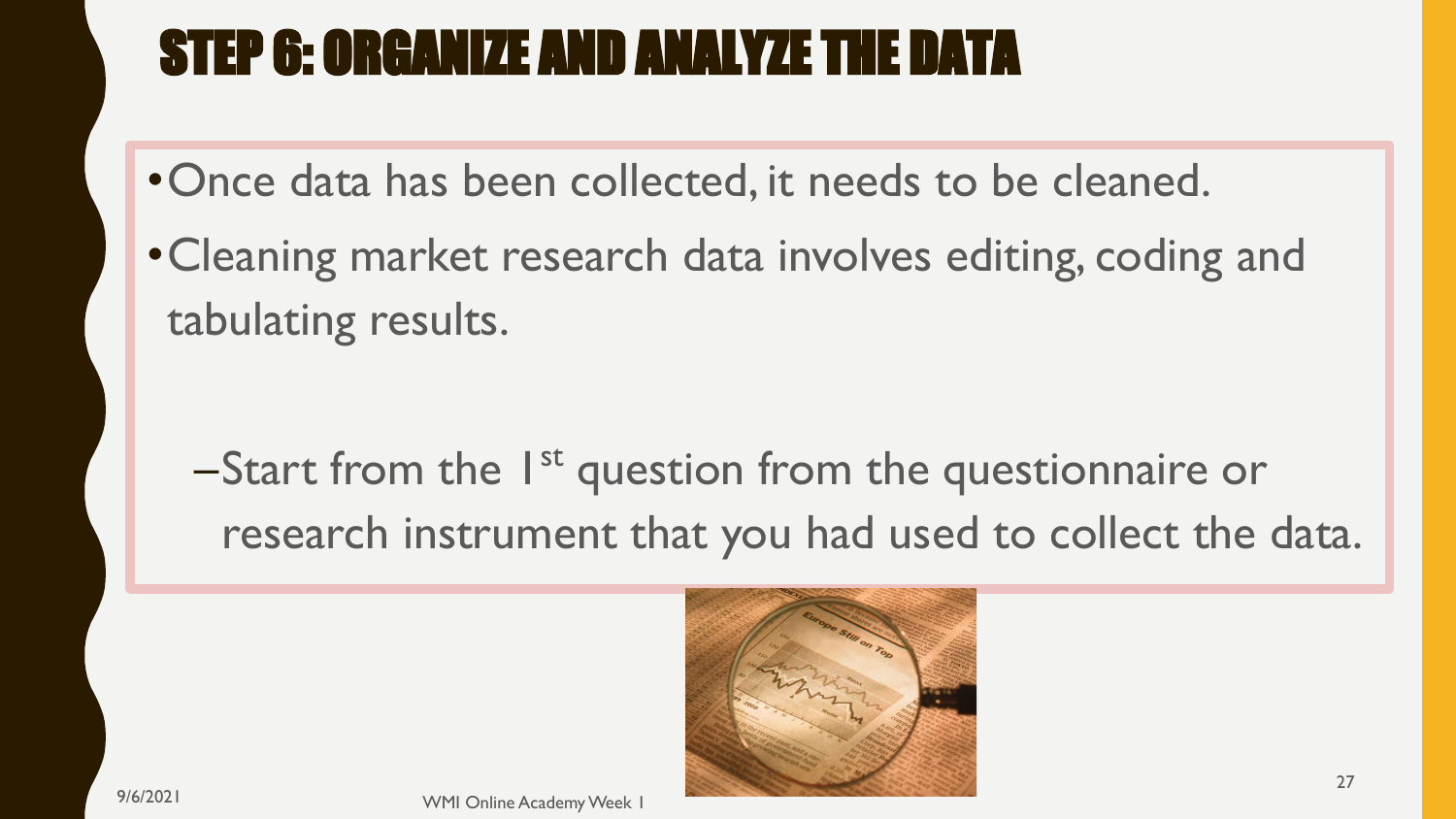#### STEP 7: PRESENT AND USE MARKET RESEARCH FINDINGS

•Once marketing information is collected and analyzed, present it in an organized manner for you to make a decision.

•You can document the market research findings in the marketing analysis section of your business plan.

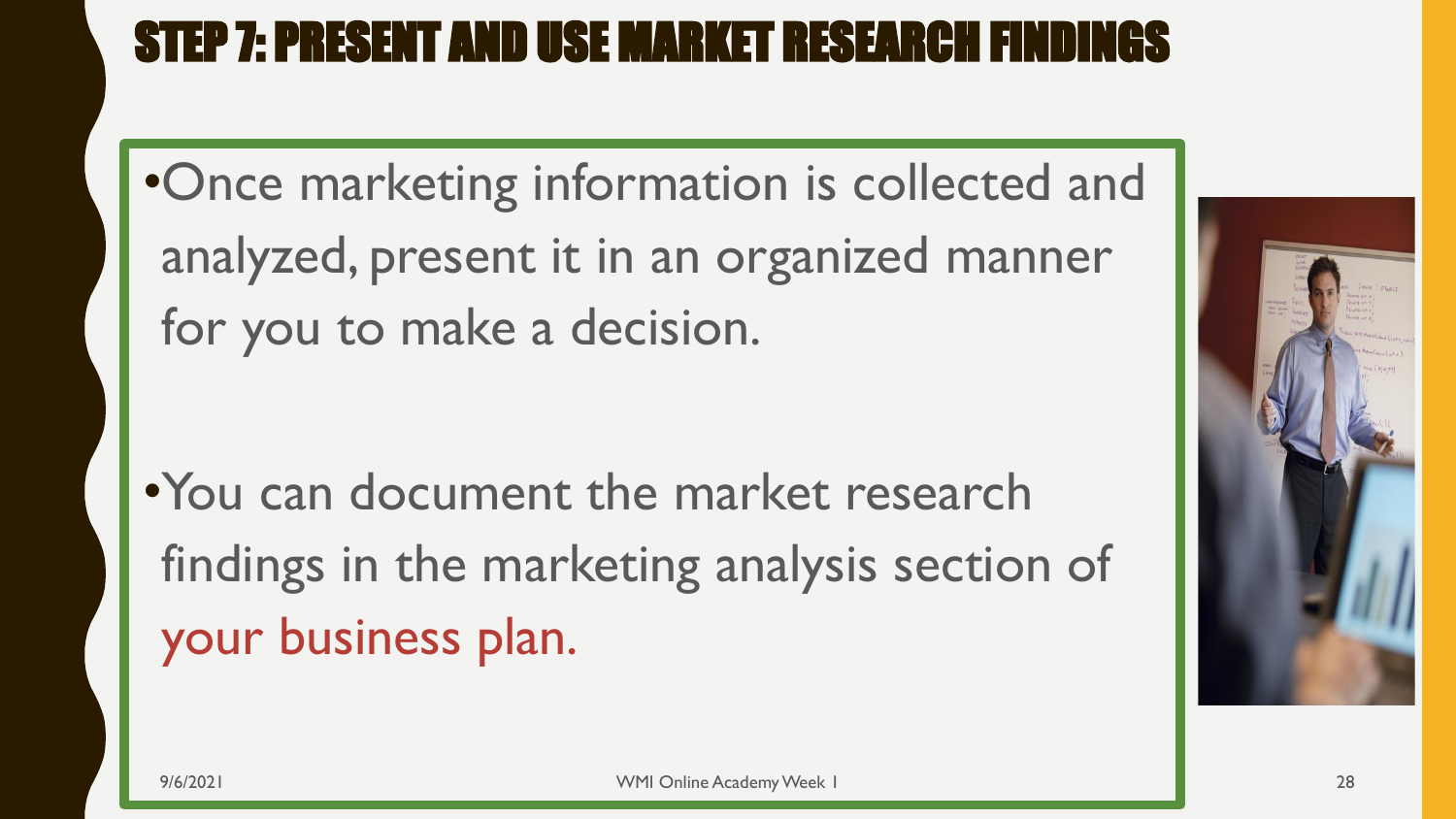# **DISCUSSION ACTIVITY**

Explain the benefits of conducting market research

. To your business

. To your customers